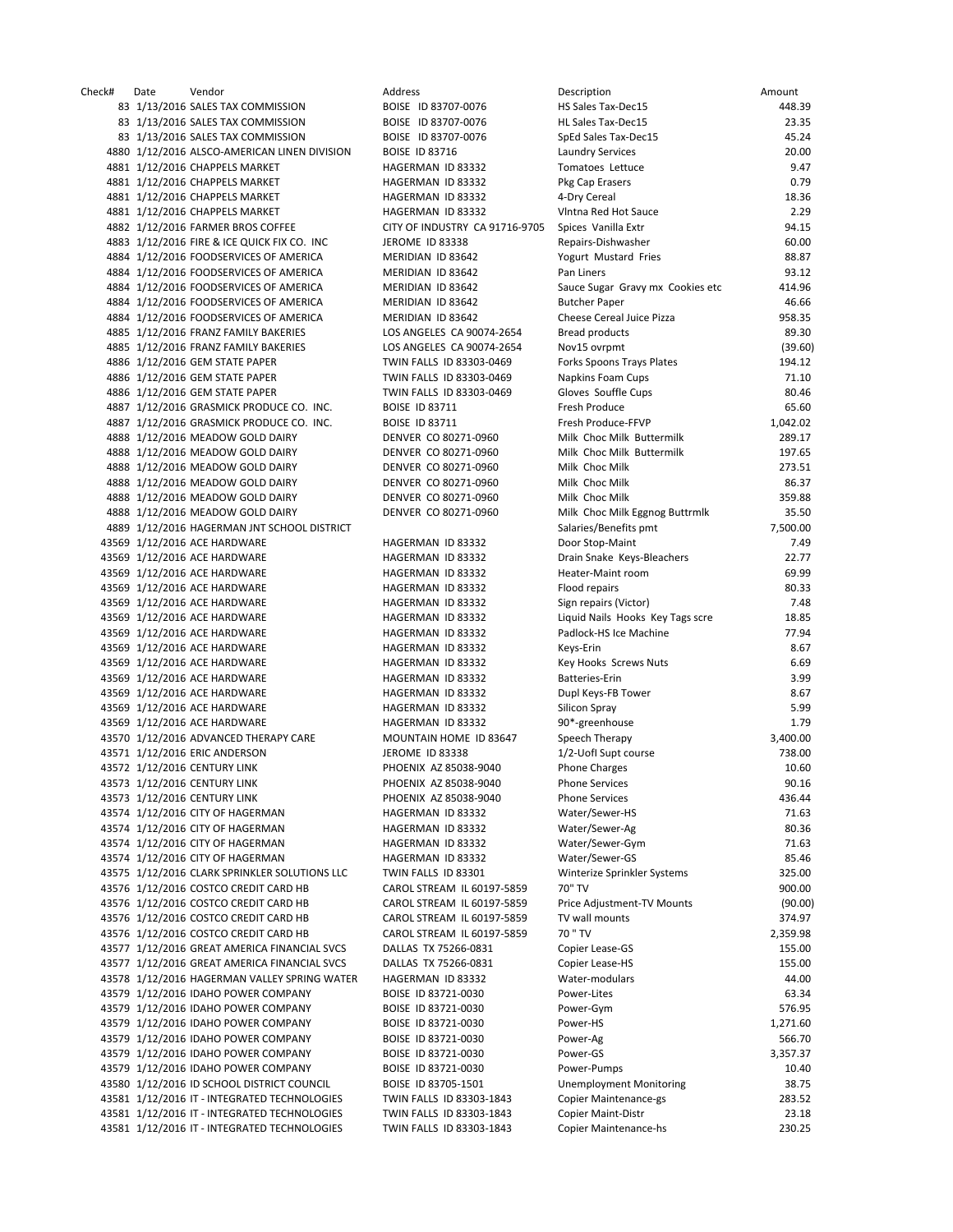43587 1/12/2016 PEARSON ASSESSMENTS MINNIAPOLIS MN 55440 \*\* VOID \*\*

43582 1/12/2016 J & N BUS CO **JEROME ID 83338** Bus-Nov15 Contract 10,886.41 43582 1/12/2016 J & N BUS CO JEROME ID 83338 Cch-Var BBB Carey 158.2m 382.84 43582 1/12/2016 J & N BUS CO JEROME ID 83338 Fuel Adj (Kelly Oil‐J&N) (214.42) 43582 1/12/2016 J & N BUS CO JEROME ID 83338 Bus‐Var BBB Wndl 27.1m 70.42 43582 1/12/2016 J & N BUS CO JEROME ID 83338 Bus-VarBBB Cstlfd 51.9m 128.59 128.59 43582 1/12/2016 J & N BUS CO JEROME ID 83338 Bus-VarGBB Shnshn 73.2m 169.63 43582 1/12/2016 J & N BUS CO **JEROME ID 83338** Cch-Var GBB Carey 154.9m 357.82 43582 1/12/2016 J & N BUS CO **JEROME ID 83338** Bus-VarGBB Camas 120.1m 249.26 43582 1/12/2016 J & N BUS CO JEROME ID 83338 Bus-JrHi GBB Shoshn 75.2m 146.18 43582 1/12/2016 J & N BUS CO **JEROME ID 83338** Bus-JrHi GBB GInFy 68.5m 158.47 43582 1/12/2016 J & N BUS CO JEROME ID 83338 Bus-Dec15 Contract 10,886.41 10,886.41 43582 1/12/2016 J & N BUS CO **JEROME ID 83338** Bus-VarBBB Lthse 76.5m **180.98** 43582 1/12/2016 J & N BUS CO JEROME ID 83338 Bus-JrHi GBB Hansn 88.2m 180.40 43582 1/12/2016 J & N BUS CO **JEROME ID 83338** Cch-Var GBB Oakly 176m 468.78 43582 1/12/2016 J & N BUS CO **JEROME ID 83338** Cch-VarBBB Rftrvr 218.1m 503.81 43582 1/12/2016 J & N BUS CO **JEROME ID 83338** Bus-VarGBB Cstlfd 52.8m 132.91 43583 1/12/2016 LOWE'S HOME IMPROVEMENT TWIN FALLS ID 83301 Wall Anchors 10.43 43583 1/12/2016 LOWE'S HOME IMPROVEMENT TWIN FALLS ID 83301 Screwdrivers 3.72 43583 1/12/2016 LOWE'S HOME IMPROVEMENT TWIN FALLS ID 83301 Screwdrivers 1.86 43584 1/12/2016 MEDICAID DIVISON OF BOISE ID 83720-0036 School Match 3,815.91 43585 1/12/2016 NORCO INC. TWIN FALLS ID 83301 2-Carbon Dioxide/Argon 57.50 43585 1/12/2016 NORCO INC. TWIN FALLS ID 83301 1-Tweco Self-Insul Nozzle 24.79 43586 1/12/2016 OFFICE VALUE MERIDIAN ID 83642 2-Laminator Cartridges 159.98 43586 1/12/2016 OFFICE VALUE **MERIDIAN ID 83642** Staples Corr Fluid Clips 28.83 43586 1/12/2016 OFFICE VALUE **MERIDIAN ID 83642** Board Clnr Calc Ribbon **1996** 29.38 43586 1/12/2016 OFFICE VALUE MERIDIAN ID 83642 36.69 3-reams Card Stock 36.69 43588 1/12/2016 PRO ACTIVE ADVANTAGE LLC HAGERMAN ID 83332 Behavior Services 472.75 43588 1/12/2016 PRO ACTIVE ADVANTAGE LLC HAGERMAN ID 83332 Behavior Services 1,340.75 43588 1/12/2016 PRO ACTIVE ADVANTAGE LLC **HAGERMAN ID 83332** Behavior Services 1,759.25 43588 1/12/2016 PRO ACTIVE ADVANTAGE LLC 
HAGERMAN ID 83332
Behavior Services

1,635.25

1,635.25 43588 1/12/2016 PRO ACTIVE ADVANTAGE LLC HAGERMAN ID 83332 Behavior Services 945.50 43588 1/12/2016 PRO ACTIVE ADVANTAGE LLC HAGERMAN ID 83332 Psych Services 285.00 43589 1/12/2016 PBS-PROGRESSIVE BEHAVIOR SYSTE RUPERT ID 83350 Behaviour Therapy 1,056.00 1,056.00 43589 1/12/2016 PBS-PROGRESSIVE BEHAVIOR SYSTE RUPERT ID 83350 Behaviour Therapy 1,056.00 43590 1/12/2016 SAFEGUARD BUSINESS SYSTEMS BOISE ID 83707 W-2 1099 forms & envelopes 70.01 43591 1/12/2016 SUPER DUPER PUBLICATIONS GREENVILLE SC 29616-2497 Hear Builder Following Directions 77.45 43592 1/12/2016 SYRINGA NETWORKS LLC BOISE ID 83713 Internet Connectivity 1,200.00 43593 1/12/2016 US BANK TRUST NA (BOND) ST PAUL MN 55170-9705 Bond-Interest 1/31/16 11,487.50 43594 1/12/2016 US BANKCORP CARD SVCS INC FARGO ND 58125-6343 amzn:Cannon VIXIA Camera 199.00 43594 1/12/2016 US BANKCORP CARD SVCS INC FARGO ND 58125-6343 amzn:HS Library Books 250.61 43594 1/12/2016 US BANKCORP CARD SVCS INC FARGO ND 58125‐6343 amzn:25 Fire Kindle (split) 500.00 43594 1/12/2016 US BANKCORP CARD SVCS INC FARGO ND 58125-6343 amzn:5ft Rooftop Tripod Mount 46.47 43594 1/12/2016 US BANKCORP CARD SVCS INC FARGO ND 58125-6343 amzn:Battle of the Books 401.92 43594 1/12/2016 US BANKCORP CARD SVCS INC FARGO ND 58125-6343 amzn: Hikvision Dome Camera (partia 102.94 43594 1/12/2016 US BANKCORP CARD SVCS INC FARGO ND 58125-6343 amzn:IO Crest SATA Adaptor 29.99 43594 1/12/2016 US BANKCORP CARD SVCS INC FARGO ND 58125-6343 amzn:2-XLR 1/4" Adaptor 15.98 43594 1/12/2016 US BANKCORP CARD SVCS INC FARGO ND 58125-6343 amzn:4-Lite-On Optical Drive 72.64 43594 1/12/2016 US BANKCORP CARD SVCS INC FARGO ND 58125-6343 amzn:Dremmel Engraver 17.68 43594 1/12/2016 US BANKCORP CARD SVCS INC FARGO ND 58125-6343 amzn:Dremel Carving Kit 12.63 43594 1/12/2016 US BANKCORP CARD SVCS INC FARGO ND 58125-6343 amzn: Repl Li-ion Battery-phone 25.99 43594 1/12/2016 US BANKCORP CARD SVCS INC FARGO ND 58125-6343 amzn:3 Netwk Cable Couplwe 5.85 43594 1/12/2016 US BANKCORP CARD SVCS INC FARGO ND 58125-6343 amzn:Ubiquiti Outdoor Cable 151.99 43594 1/12/2016 US BANKCORP CARD SVCS INC FARGO ND 58125-6343 amzn:Ubiquiti Male Connectors 55.00 43594 1/12/2016 US BANKCORP CARD SVCS INC FARGO ND 58125-6343 amzn:Ubiquiti Toughswitch PoE 173.99 43594 1/12/2016 US BANKCORP CARD SVCS INC FARGO ND 58125-6343 amzn:25 Fire Kindle (split) 149.75 43594 1/12/2016 US BANKCORP CARD SVCS INC FARGO ND 58125-6343 amzn: Hikvision NVR 1,539,99 43594 1/12/2016 US BANKCORP CARD SVCS INC FARGO ND 58125-6343 amzn:4-Surveillance Hard Drives 627.96 43594 1/12/2016 US BANKCORP CARD SVCS INC FARGO ND 58125‐6343 amzn:Hikvision Dome Camera (partia 3.05 43594 1/12/2016 US BANKCORP CARD SVCS INC FARGO ND 58125-6343 amzn:25 Fire Kindle-HS 1,149.79 43594 1/12/2016 US BANKCORP CARD SVCS INC FARGO ND 58125-6343 amzn:25 Fire Kindle (split-PTV 500.00 43594 1/12/2016 US BANKCORP CARD SVCS INC FARGO ND 58125-6343 amzn-Refund retn cartridges (45.56) 43594 1/12/2016 US BANKCORP CARD SVCS INC FARGO ND 58125‐6343 amzn:Khomo iPad Mini 3 case 14.95 43594 1/12/2016 US BANKCORP CARD SVCS INC FARGO ND 58125-6343 amzn:Lifeproof case for iPad mini 29.81 43594 1/12/2016 US BANKCORP CARD SVCS INC FARGO ND 58125-6343 Laminating Pouches 27.99 43594 1/12/2016 US BANKCORP CARD SVCS INC FARGO ND 58125-6343 amzn:Ubiquiti Air Station 142.50 43594 1/12/2016 US BANKCORP CARD SVCS INC FARGO ND 58125-6343 amzn:2 Anker Phone PwrPort 79.98 43594 1/12/2016 US BANKCORP CARD SVCS INC FARGO ND 58125‐6343 ovrstk:8 Red Conf Rm Chairs 1,111.92 43594 1/12/2016 US BANKCORP CARD SVCS INC FARGO ND 58125‐6343 ovrstk: Less Rebate (111.92) 43594 1/12/2016 US BANKCORP CARD SVCS INC FARGO ND 58125-6343 DoltWiser-Xerox Printer Cartridges 102.95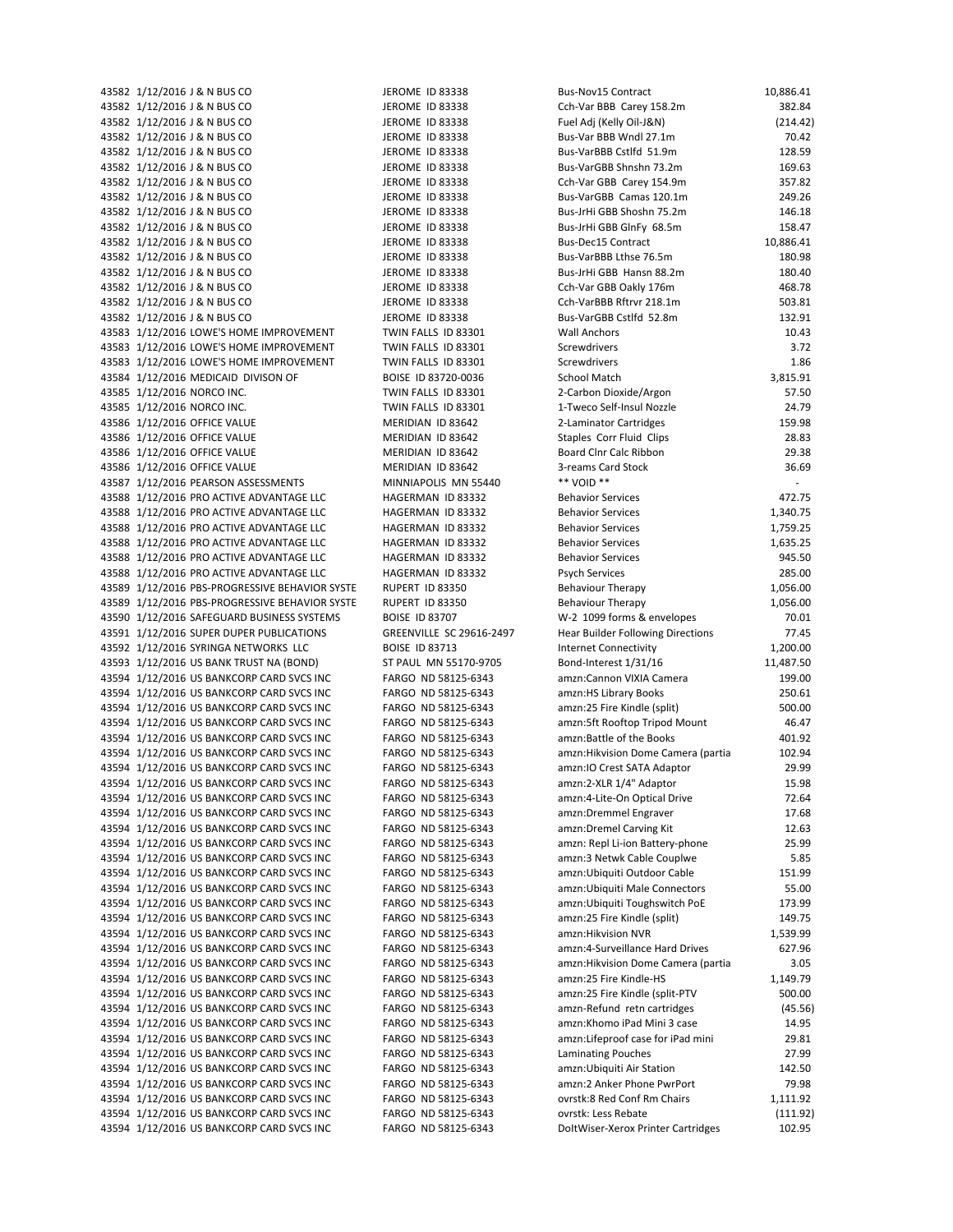| 43594 1/12/2016 US BANKCORP CARD SVCS INC  | FARGO ND 58125-6343   | amzn:3-Samsung 250GB SSD         | 230.97   |
|--------------------------------------------|-----------------------|----------------------------------|----------|
| 43594 1/12/2016 US BANKCORP CARD SVCS INC  | FARGO ND 58125-6343   | amzn:4-HDMI Adaptor Cable        | 26.56    |
| 43594 1/12/2016 US BANKCORP CARD SVCS INC  | FARGO ND 58125-6343   | amzn:6-HDMI Cable                | 30.12    |
| 43594 1/12/2016 US BANKCORP CARD SVCS INC  | FARGO ND 58125-6343   | amzn:3-Viewsonic 24" Monitor     | 393.00   |
| 43594 1/12/2016 US BANKCORP CARD SVCS INC  | FARGO ND 58125-6343   | amzn:4-HDMI 50 ft Cable          | 71.96    |
|                                            |                       |                                  |          |
| 43594 1/12/2016 US BANKCORP CARD SVCS INC  | FARGO ND 58125-6343   | amzn:3-HDMI Splitter             | 66.84    |
| 43594 1/12/2016 US BANKCORP CARD SVCS INC  | FARGO ND 58125-6343   | amzn:3-Video Cards               | 204.99   |
| 43595 1/12/2016 VALLEY COOP                | WENDELL ID 83355      | Ag-LPGas-12/17-325.1g            | 363.61   |
| 43595 1/12/2016 VALLEY COOP                | WENDELL ID 83355      | HS-LPGas-12/17 700.2g            | 776.22   |
| 43595 1/12/2016 VALLEY COOP                | WENDELL ID 83355      | Ag-Propane Tank Lease            | 65.00    |
| 43595 1/12/2016 VALLEY COOP                | WENDELL ID 83355      | HS-LPGas-12/30/15                | 836.61   |
| 43595 1/12/2016 VALLEY COOP                | WENDELL ID 83355      | Ag-LPGas-12/30/15                | 446.00   |
| 43596 1/12/2016 VERIZON WIRELESS           | BELLEVUE WA 98009     | Cell Phone-Knapp                 | 52.85    |
| 43596 1/12/2016 VERIZON WIRELESS           | BELLEVUE WA 98009     | Cell Phone-Cottam                | 52.85    |
|                                            |                       |                                  |          |
| 43596 1/12/2016 VERIZON WIRELESS           | BELLEVUE WA 98009     | <b>Cell Phone-Perkins</b>        | 52.85    |
| 43596 1/12/2016 VERIZON WIRELESS           | BELLEVUE WA 98009     | Cell Phone-Kress                 | 52.85    |
| 43596 1/12/2016 VERIZON WIRELESS           | BELLEVUE WA 98009     | Cell PHone-Arreaga               | 52.85    |
| 43596 1/12/2016 VERIZON WIRELESS           | BELLEVUE WA 98009     | Cell Phone-Anderson              | 52.85    |
| 43596 1/12/2016 VERIZON WIRELESS           | BELLEVUE WA 98009     | Cell Phone-Jackson               | 26.42    |
| 43596 1/12/2016 VERIZON WIRELESS           | BELLEVUE WA 98009     | Cell Phone-Smith                 | 52.85    |
| 43597 1/12/2016 WALMART COMMUNITY          | ATLANTA GA 30353-0934 | <b>Xmas Turkeys</b>              | 377.52   |
| 43598 1/12/2016 WWS-WESTERN WASTE SERVICES | JEROME ID 83338       | Trash Pickups-Dec15              | 256.06   |
| 43599 1/12/2016 NCS PEARSON INC            |                       |                                  | 51.00    |
|                                            | CHICAGO IL 60693      | 2-Goldman Fristoe Test Protocols |          |
| 43622 1/14/2016 VALLEY COOP                | WENDELL ID 83355      | LP Gas-HS 700.2g                 | 776.22   |
| 43622 1/14/2016 VALLEY COOP                | WENDELL ID 83355      | LP Gas-HS 925.6g                 | 1,024.16 |
| 43622 1/14/2016 VALLEY COOP                | WENDELL ID 83355      | LP Gas-Ag 300.1g                 | 336.11   |
| 43622 1/14/2016 VALLEY COOP                | WENDELL ID 83355      | LP Gas-Ag 125.1g                 | 143.61   |
| 43622 1/14/2016 VALLEY COOP                | WENDELL ID 83355      | LP Gas-Ag 175.0g                 | 198.50   |
| 43622 1/14/2016 VALLEY COOP                | WENDELL ID 83355      | LP Gas-HS 555.5g                 | 617.05   |
| 43622 1/14/2016 VALLEY COOP                | WENDELL ID 83355      | LP Gas-HS 500.0g                 | 556.11   |
| 43623 1/20/2016 AMERICAN FIDELITY CO - HSA |                       |                                  | 21.31    |
|                                            |                       | Am Fidelity - HSA Svg - 012016   |          |
| 43623 1/20/2016 AMERICAN FIDELITY CO - HSA |                       | Am Fidelity - HSA Svg - 012016   | 79.70    |
| 43623 1/20/2016 AMERICAN FIDELITY CO - HSA |                       | Am Fidelity - HSA Svg - 012016   | 48.58    |
| 43623 1/20/2016 AMERICAN FIDELITY CO - HSA |                       | Am Fidelity - HSA Svg - 012016   | 9.81     |
| 43623 1/20/2016 AMERICAN FIDELITY CO - HSA |                       | Am Fidelity - HSA Svg - 012016   | 34.54    |
| 43623 1/20/2016 AMERICAN FIDELITY CO - HSA |                       | Am Fidelity - HSA Svg - 012016   | 45.16    |
| 43624 1/20/2016 BLUE CROSS OF IDAHO        | BOISE ID 83707-0948   | Blue Cross - 012016              | 4,847.35 |
| 43624 1/20/2016 BLUE CROSS OF IDAHO        | BOISE ID 83707-0948   | Blue Cross - 012016              | 1,034.90 |
| 43624 1/20/2016 BLUE CROSS OF IDAHO        | BOISE ID 83707-0948   | Blue Cross - 012016              | 517.45   |
|                                            |                       |                                  |          |
| 43624 1/20/2016 BLUE CROSS OF IDAHO        | BOISE ID 83707-0948   | Blue Cross - 012016              | 32.04    |
| 43624 1/20/2016 BLUE CROSS OF IDAHO        | BOISE ID 83707-0948   | <b>Blue Cross - 012016</b>       | 473.30   |
| 43624 1/20/2016 BLUE CROSS OF IDAHO        | BOISE ID 83707-0948   | <b>Blue Cross - 012016</b>       | 900.08   |
| 43624 1/20/2016 BLUE CROSS OF IDAHO        | BOISE ID 83707-0948   | Blue Cross - 012016              | 279.93   |
| 43624 1/20/2016 BLUE CROSS OF IDAHO        | BOISE ID 83707-0948   | <b>Blue Cross - 012016</b>       | 284.60   |
| 43624 1/20/2016 BLUE CROSS OF IDAHO        | BOISE ID 83707-0948   | <b>Blue Cross - 012016</b>       | 595.07   |
| 43624 1/20/2016 BLUE CROSS OF IDAHO        | BOISE ID 83707-0948   | Blue Cross - HSA - 012016        | 53.88    |
| 43624 1/20/2016 BLUE CROSS OF IDAHO        | BOISE ID 83707-0948   | Blue Cross - 012016              | 51.75    |
|                                            |                       |                                  |          |
| 43624 1/20/2016 BLUE CROSS OF IDAHO        | BOISE ID 83707-0948   | Blue Cross - 012016              | 103.48   |
| 43624 1/20/2016 BLUE CROSS OF IDAHO        | BOISE ID 83707-0948   | <b>Blue Cross - 012016</b>       | 1,018.88 |
| 43624 1/20/2016 BLUE CROSS OF IDAHO        | BOISE ID 83707-0948   | BLue Cross - HSA - 012016        | 285.55   |
| 43624 1/20/2016 BLUE CROSS OF IDAHO        | BOISE ID 83707-0948   | <b>Blue Cross - 012016</b>       | 877.43   |
| 43624 1/20/2016 BLUE CROSS OF IDAHO        | BOISE ID 83707-0948   | Blue Cross - HSA - 012016        | 526.97   |
| 43624 1/20/2016 BLUE CROSS OF IDAHO        | BOISE ID 83707-0948   | <b>Blue Cross - 012016</b>       | 17.23    |
| 43624 1/20/2016 BLUE CROSS OF IDAHO        | BOISE ID 83707-0948   | <b>Blue Cross - 012016</b>       | 16.02    |
|                                            |                       | <b>Blue Cross - 012016</b>       |          |
| 43624 1/20/2016 BLUE CROSS OF IDAHO        | BOISE ID 83707-0948   |                                  | 221.65   |
| 43624 1/20/2016 BLUE CROSS OF IDAHO        | BOISE ID 83707-0948   | <b>Blue Cross - 012016</b>       | 3,390.35 |
| 43624 1/20/2016 BLUE CROSS OF IDAHO        | BOISE ID 83707-0948   | <b>Blue Cross - 012016</b>       | 131.66   |
| 43624 1/20/2016 BLUE CROSS OF IDAHO        | BOISE ID 83707-0948   | Blue Cross - HSA - 012016        | 117.03   |
| 43625 1/20/2016 HJSD - IRS                 |                       | IRS-Medicare - 012016            | 11.64    |
| 43625 1/20/2016 HJSD - IRS                 |                       | IRS-Fica - 012016                | 41.02    |
| 43625 1/20/2016 HJSD - IRS                 |                       | IRS-Medicare - 012016            | 13.12    |
| 43625 1/20/2016 HJSD - IRS                 |                       | IRS-Medicare - 012016            | 16.55    |
|                                            |                       |                                  |          |
| 43625 1/20/2016 HJSD - IRS                 |                       | IRS-Fica - 012016                | 50.91    |
| 43625 1/20/2016 HJSD - IRS                 |                       | IRS-Fica - 012016                | 294.37   |
| 43625 1/20/2016 HJSD - IRS                 |                       | IRS-Fica - 012016                | 20.41    |
| 43625 1/20/2016 HJSD - IRS                 |                       | IRS-Fica - 012016                | 272.99   |
| 43625 1/20/2016 HJSD - IRS                 |                       | IRS-Fica - 012016                | 72.26    |
| 43625 1/20/2016 HJSD - IRS                 |                       | IRS-Medicare - 012016            | 24.19    |
| 43625 1/20/2016 HJSD - IRS                 |                       | IRS-Fica - 012016                | 2,407.50 |
| 43625 1/20/2016 HJSD - IRS                 |                       |                                  | 3,140.50 |
|                                            |                       | IRS-Fica - 012016                |          |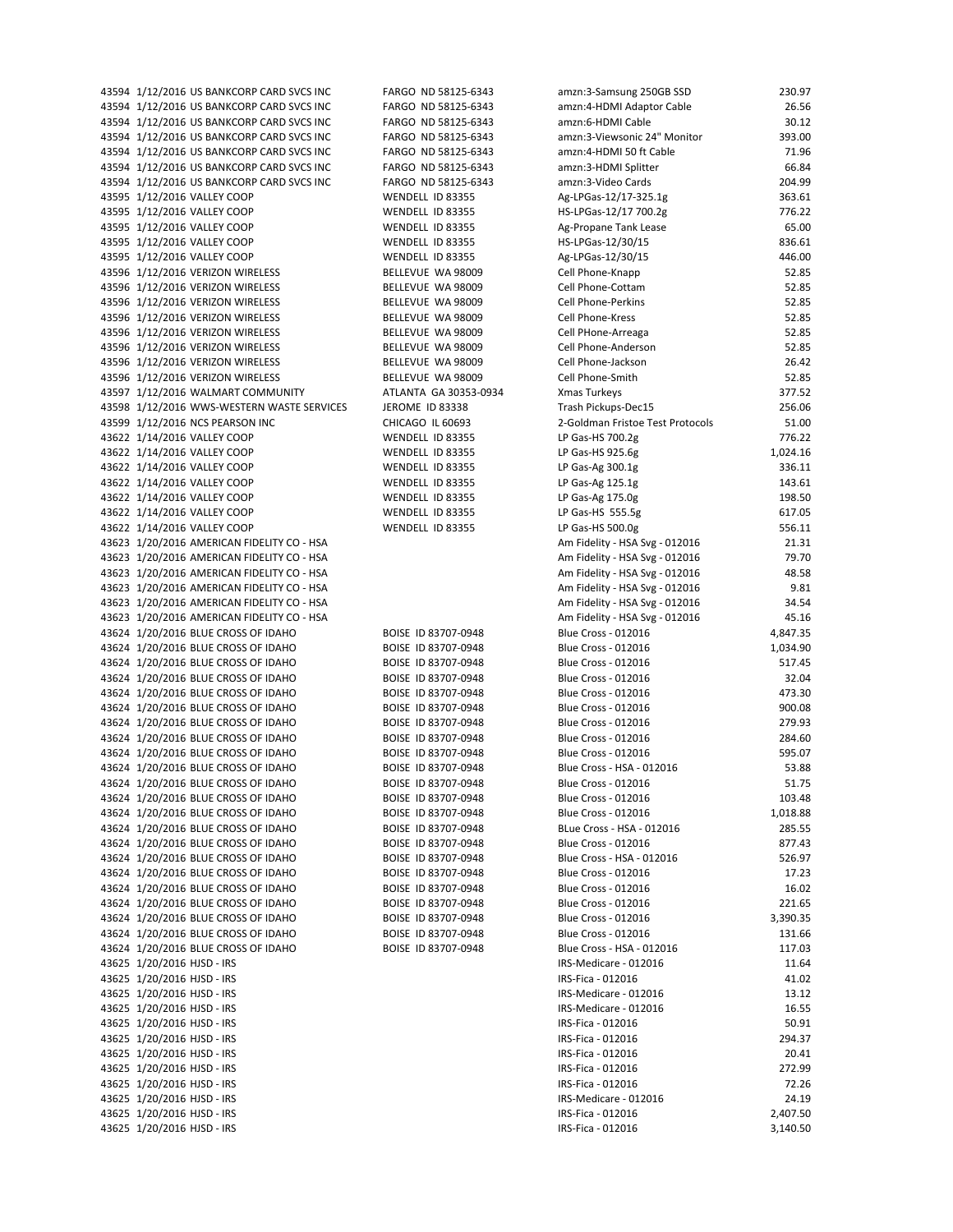| 43625 | 1/20/2016 HJSD - IRS      |
|-------|---------------------------|
| 43625 | 1/20/2016 HJSD - IRS      |
| 43625 | 1/20/2016 HJSD - IRS      |
| 43625 | 1/20/2016 HJSD - IRS      |
| 43625 | 1/20/2016 HJSD - IRS      |
| 43625 | 1/20/2016 HJSD - IRS      |
| 43625 | 1/20/2016 HJSD - IRS      |
| 43625 | 1/20/2016 HJSD - IRS      |
| 43625 | 1/20/2016 HJSD - IRS      |
| 43625 | 1/20/2016 HJSD - IRS      |
| 43625 | 1/20/2016 HJSD - IRS      |
| 43625 | 1/20/2016 HJSD - IRS      |
| 43625 | 1/20/2016 HJSD - IRS      |
| 43625 | 1/20/2016 HJSD - IRS      |
| 43625 | 1/20/2016 HJSD - IRS      |
| 43626 | 1/20/2016 HJSD - PERSI    |
| 43626 | 1/20/2016 HJSD - PERSI    |
| 43626 | 1/20/2016 HJSD - PERSI    |
| 43626 | 1/20/2016 HJSD - PERSI    |
| 43626 | 1/20/2016 HJSD - PERSI    |
| 43626 | 1/20/2016 HJSD - PERSI    |
| 43626 | 1/20/2016 HJSD - PERSI    |
| 43626 | 1/20/2016 HJSD - PERSI    |
| 43626 | 1/20/2016 HJSD - PERSI    |
| 43626 | 1/20/2016 HJSD - PERSI    |
| 43626 | 1/20/2016 HJSD - PERSI    |
|       | 1/20/2016 HJSD - PERSI    |
| 43626 |                           |
| 43626 | 1/20/2016 HJSD - PERSI    |
| 43626 | 1/20/2016 HJSD - PERSI    |
| 43626 | 1/20/2016 HJSD - PERSI    |
| 43626 | 1/20/2016 HJSD - PERSI    |
| 43626 | 1/20/2016 HJSD - PERSI    |
| 43626 | 1/20/2016 HJSD - PERSI    |
| 43626 | 1/20/2016 HJSD - PERSI    |
| 43626 | 1/20/2016 HJSD - PERSI    |
| 43626 | 1/20/2016 HJSD - PERSI    |
| 43626 | 1/20/2016 HJSD - PERSI    |
| 43626 | 1/20/2016 HJSD - PERSI    |
| 43626 | 1/20/2016 HJSD - PERSI    |
| 43626 | 1/20/2016 HJSD - PERSI    |
| 43626 | 1/20/2016 HJSD - PERSI    |
| 43626 | 1/20/2016 HJSD - PERSI    |
| 43626 | 1/20/2016 HJSD - PERSI    |
| 43626 | 1/20/2016 HJSD - PERSI    |
| 43626 | 1/20/2016 HJSD - PERSI    |
| 43626 | 1/20/2016 HJSD - PERSI    |
| 43626 | 1/20/2016 HJSD - PERSI    |
| 43626 | 1/20/2016 HJSD - PERSI    |
| 43626 | 1/20/2016<br>HJSD - PERSI |
| 43626 | 1/20/2016 HJSD - PERSI    |
| 43626 | 1/20/2016 HJSD - PERSI    |
| 43626 | HJSD - PERSI<br>1/20/2016 |
| 43626 | 1/20/2016 HJSD - PERSI    |
| 43626 | 1/20/2016<br>HJSD - PERSI |
| 43626 | HJSD - PERSI<br>1/20/2016 |
| 43626 | 1/20/2016<br>HJSD - PERSI |
| 43626 | HJSD - PERSI<br>1/20/2016 |
| 43626 | 1/20/2016<br>HJSD - PERSI |
| 43626 | 1/20/2016<br>HJSD - PERSI |
| 43626 | HJSD - PERSI<br>1/20/2016 |
| 43626 | HJSD - PERSI<br>1/20/2016 |
| 43626 | HJSD - PERSI<br>1/20/2016 |
| 43626 | 1/20/2016 HJSD - PERSI    |
| 43626 | 1/20/2016 HJSD - PERSI    |
| 43626 | HJSD - PERSI<br>1/20/2016 |
| 43626 | 1/20/2016 HJSD - PERSI    |
| 43626 | 1/20/2016<br>HJSD - PERSI |
| 43626 | 1/20/2016 HJSD - PERSI    |
| 43626 | 1/20/2016 HJSD - PERSI    |
| 43627 | 1/20/2016 STANDARD INSI   |

| 43625 1/20/2016 HJSD - IRS<br>IRS-Fica - 012016<br>43625 1/20/2016 HJSD - IRS<br>IRS-Fica - 012016<br>43625 1/20/2016 HJSD - IRS<br>IRS-Fica - 012016<br>43625 1/20/2016 HJSD - IRS<br>IRS-Fica - 012016<br>43625 1/20/2016 HJSD - IRS<br>IRS-Fica - 012016<br>43625 1/20/2016 HJSD - IRS<br>IRS-Fica - 012016<br>43625 1/20/2016 HJSD - IRS<br>IRS-Fica - 012016<br>43625 1/20/2016 HJSD - IRS<br>IRS-Fica - 012016<br>43625 1/20/2016 HJSD - IRS<br>IRS-Fica - 012016<br>43625 1/20/2016 HJSD - IRS<br>IRS-Fica - 012016<br>43625 1/20/2016 HJSD - IRS<br>689.37<br>IRS-Fica - 012016<br>43625 1/20/2016 HJSD - IRS<br>IRS-Fica - 012016<br>43625 1/20/2016 HJSD - IRS<br>IRS-Fica - 012016<br>43625 1/20/2016 HJSD - IRS<br>IRS-Fica - 012016<br>43625 1/20/2016 HJSD - IRS<br>204.19<br>IRS-Fica - 012016<br>43626 1/20/2016 HJSD - PERSI<br>PERSI-Retirement - 012016<br>43626 1/20/2016 HJSD - PERSI<br>PERSI-Retirement - 012016<br>43626 1/20/2016 HJSD - PERSI<br>PERSI-Retirement - 012016<br>43626 1/20/2016 HJSD - PERSI<br>PERSI-Sick Leave - 012016<br>43626 1/20/2016 HJSD - PERSI<br>PERSI-Sick Leave - 012016<br>43626 1/20/2016 HJSD - PERSI<br>PERSI-Sick Leave - 012016<br>43626 1/20/2016 HJSD - PERSI<br>PERSI-Sick Leave - 012016<br>43626 1/20/2016 HJSD - PERSI<br>PERSI-Sick Leave - 012016<br>43626 1/20/2016 HJSD - PERSI<br>PERSI-Sick Leave - 012016<br>43626 1/20/2016 HJSD - PERSI<br>PERSI-Sick Leave - 012016<br>43626 1/20/2016 HJSD - PERSI<br>PERSI-Sick Leave - 012016<br>43626 1/20/2016 HJSD - PERSI<br>PERSI-Sick Leave - 012016<br>43626 1/20/2016 HJSD - PERSI<br>PERSI-Retirement - 012016<br>43626 1/20/2016 HJSD - PERSI<br>PERSI-Sick Leave - 012016<br>43626 1/20/2016 HJSD - PERSI<br>PERSI-Sick Leave - 012016<br>43626 1/20/2016 HJSD - PERSI<br>PERSI-Retirement - 012016<br>43626 1/20/2016 HJSD - PERSI<br>PERSI-Sick Leave - 012016<br>43626 1/20/2016 HJSD - PERSI<br>PERSI-Sick Leave - 012016<br>43626 1/20/2016 HJSD - PERSI<br>PERSI-Sick Leave - 012016<br>43626 1/20/2016 HJSD - PERSI<br>PERSI-Sick Leave - 012016<br>43626 1/20/2016 HJSD - PERSI<br>PERSI-Sick Leave - 012016<br>43626 1/20/2016 HJSD - PERSI<br>PERSI-Sick Leave - 012016<br>43626 1/20/2016 HJSD - PERSI<br>PERSI-Retirement - 012016<br>43626 1/20/2016 HJSD - PERSI<br>PERSI-Sick Leave - 012016<br>43626 1/20/2016 HJSD - PERSI<br>PERSI-Retirement - 012016<br>43626 1/20/2016 HJSD - PERSI<br>4,819.14<br>PERSI-Retirement - 012016<br>43626 1/20/2016 HJSD - PERSI<br>PERSI-Retirement - 012016<br>43626 1/20/2016 HJSD - PERSI<br>PERSI-Sick Leave - 012016<br>43626 1/20/2016 HJSD - PERSI<br>PERSI-Retirement - 012016<br>43626 1/20/2016 HJSD - PERSI<br>PERSI-Sick Leave - 012016<br>43626 1/20/2016 HJSD - PERSI<br>PERSI-Sick Leave - 012016<br>43626 1/20/2016 HJSD - PERSI<br>PERSI-Retirement - 012016<br>43626 1/20/2016 HJSD - PERSI<br>PERSI-Sick Leave - 012016<br>43626 1/20/2016 HJSD - PERSI<br>PERSI-Retirement - 012016<br>43626 1/20/2016 HJSD - PERSI<br>PERSI-Retirement - 012016<br>43626 1/20/2016 HJSD - PERSI<br>PERSI-Sick Leave - 012016<br>43626 1/20/2016 HJSD - PERSI<br>PERSI-Retirement - 012016<br>43626 1/20/2016 HJSD - PERSI<br>PERSI-Retirement - 012016<br>43626 1/20/2016 HJSD - PERSI<br>PERSI-Retirement - 012016<br>43626 1/20/2016 HJSD - PERSI<br>PERSI-Retirement - 012016<br>43626 1/20/2016 HJSD - PERSI<br>PERSI-Retirement - 012016<br>43626 1/20/2016 HJSD - PERSI<br>PERSI-Retirement - 012016<br>43626 1/20/2016 HJSD - PERSI<br>PERSI-Retirement - 012016<br>43626 1/20/2016 HJSD - PERSI<br>PERSI-Retirement - 012016<br>43626 1/20/2016 HJSD - PERSI<br>PERSI-Retirement - 012016<br>43626 1/20/2016 HJSD - PERSI<br>PERSI-Retirement - 012016<br>43626 1/20/2016 HJSD - PERSI<br>PERSI-Retirement - 012016<br>43626 1/20/2016 HJSD - PERSI<br>PERSI-Retirement - 012016<br>43626 1/20/2016 HJSD - PERSI<br>PERSI-Sick Leave - 012016<br>43626 1/20/2016 HJSD - PERSI<br>PERSI-Sick Leave - 012016<br>43626 1/20/2016 HJSD - PERSI<br>PERSI-Sick Leave - 012016<br>43626 1/20/2016 HJSD - PERSI<br>PERSI-Sick Leave - 012016<br>43626 1/20/2016 HJSD - PERSI<br>PERSI-Retirement - 012016<br>43626 1/20/2016 HJSD - PERSI<br>PERSI-Retirement - 012016<br>43627 1/20/2016 STANDARD INSURANCE CO.<br>PORTLAND OR 97228-6367<br>Standard-Life - 012016 |  |          |
|-------------------------------------------------------------------------------------------------------------------------------------------------------------------------------------------------------------------------------------------------------------------------------------------------------------------------------------------------------------------------------------------------------------------------------------------------------------------------------------------------------------------------------------------------------------------------------------------------------------------------------------------------------------------------------------------------------------------------------------------------------------------------------------------------------------------------------------------------------------------------------------------------------------------------------------------------------------------------------------------------------------------------------------------------------------------------------------------------------------------------------------------------------------------------------------------------------------------------------------------------------------------------------------------------------------------------------------------------------------------------------------------------------------------------------------------------------------------------------------------------------------------------------------------------------------------------------------------------------------------------------------------------------------------------------------------------------------------------------------------------------------------------------------------------------------------------------------------------------------------------------------------------------------------------------------------------------------------------------------------------------------------------------------------------------------------------------------------------------------------------------------------------------------------------------------------------------------------------------------------------------------------------------------------------------------------------------------------------------------------------------------------------------------------------------------------------------------------------------------------------------------------------------------------------------------------------------------------------------------------------------------------------------------------------------------------------------------------------------------------------------------------------------------------------------------------------------------------------------------------------------------------------------------------------------------------------------------------------------------------------------------------------------------------------------------------------------------------------------------------------------------------------------------------------------------------------------------------------------------------------------------------------------------------------------------------------------------------------------------------------------------------------------------------------------------------------------------------------------------------------------------------------------------------------------------------------------------------------------------------------------------------------------------------------------------------------------------------------------------------------------------------------------------------------------------------------------------------------------------------------------------------------------------------------------------------------------------------------------------------------------------------------------------------------------------------------------------------------------------------------------------------------------------------------------------------------------------------------------------------------------------------------------------------------------------------------------------------------------|--|----------|
|                                                                                                                                                                                                                                                                                                                                                                                                                                                                                                                                                                                                                                                                                                                                                                                                                                                                                                                                                                                                                                                                                                                                                                                                                                                                                                                                                                                                                                                                                                                                                                                                                                                                                                                                                                                                                                                                                                                                                                                                                                                                                                                                                                                                                                                                                                                                                                                                                                                                                                                                                                                                                                                                                                                                                                                                                                                                                                                                                                                                                                                                                                                                                                                                                                                                                                                                                                                                                                                                                                                                                                                                                                                                                                                                                                                                                                                                                                                                                                                                                                                                                                                                                                                                                                                                                                                                                       |  | 462.15   |
|                                                                                                                                                                                                                                                                                                                                                                                                                                                                                                                                                                                                                                                                                                                                                                                                                                                                                                                                                                                                                                                                                                                                                                                                                                                                                                                                                                                                                                                                                                                                                                                                                                                                                                                                                                                                                                                                                                                                                                                                                                                                                                                                                                                                                                                                                                                                                                                                                                                                                                                                                                                                                                                                                                                                                                                                                                                                                                                                                                                                                                                                                                                                                                                                                                                                                                                                                                                                                                                                                                                                                                                                                                                                                                                                                                                                                                                                                                                                                                                                                                                                                                                                                                                                                                                                                                                                                       |  | 33.19    |
|                                                                                                                                                                                                                                                                                                                                                                                                                                                                                                                                                                                                                                                                                                                                                                                                                                                                                                                                                                                                                                                                                                                                                                                                                                                                                                                                                                                                                                                                                                                                                                                                                                                                                                                                                                                                                                                                                                                                                                                                                                                                                                                                                                                                                                                                                                                                                                                                                                                                                                                                                                                                                                                                                                                                                                                                                                                                                                                                                                                                                                                                                                                                                                                                                                                                                                                                                                                                                                                                                                                                                                                                                                                                                                                                                                                                                                                                                                                                                                                                                                                                                                                                                                                                                                                                                                                                                       |  | 228.82   |
|                                                                                                                                                                                                                                                                                                                                                                                                                                                                                                                                                                                                                                                                                                                                                                                                                                                                                                                                                                                                                                                                                                                                                                                                                                                                                                                                                                                                                                                                                                                                                                                                                                                                                                                                                                                                                                                                                                                                                                                                                                                                                                                                                                                                                                                                                                                                                                                                                                                                                                                                                                                                                                                                                                                                                                                                                                                                                                                                                                                                                                                                                                                                                                                                                                                                                                                                                                                                                                                                                                                                                                                                                                                                                                                                                                                                                                                                                                                                                                                                                                                                                                                                                                                                                                                                                                                                                       |  | 36.32    |
|                                                                                                                                                                                                                                                                                                                                                                                                                                                                                                                                                                                                                                                                                                                                                                                                                                                                                                                                                                                                                                                                                                                                                                                                                                                                                                                                                                                                                                                                                                                                                                                                                                                                                                                                                                                                                                                                                                                                                                                                                                                                                                                                                                                                                                                                                                                                                                                                                                                                                                                                                                                                                                                                                                                                                                                                                                                                                                                                                                                                                                                                                                                                                                                                                                                                                                                                                                                                                                                                                                                                                                                                                                                                                                                                                                                                                                                                                                                                                                                                                                                                                                                                                                                                                                                                                                                                                       |  |          |
|                                                                                                                                                                                                                                                                                                                                                                                                                                                                                                                                                                                                                                                                                                                                                                                                                                                                                                                                                                                                                                                                                                                                                                                                                                                                                                                                                                                                                                                                                                                                                                                                                                                                                                                                                                                                                                                                                                                                                                                                                                                                                                                                                                                                                                                                                                                                                                                                                                                                                                                                                                                                                                                                                                                                                                                                                                                                                                                                                                                                                                                                                                                                                                                                                                                                                                                                                                                                                                                                                                                                                                                                                                                                                                                                                                                                                                                                                                                                                                                                                                                                                                                                                                                                                                                                                                                                                       |  | 86.75    |
|                                                                                                                                                                                                                                                                                                                                                                                                                                                                                                                                                                                                                                                                                                                                                                                                                                                                                                                                                                                                                                                                                                                                                                                                                                                                                                                                                                                                                                                                                                                                                                                                                                                                                                                                                                                                                                                                                                                                                                                                                                                                                                                                                                                                                                                                                                                                                                                                                                                                                                                                                                                                                                                                                                                                                                                                                                                                                                                                                                                                                                                                                                                                                                                                                                                                                                                                                                                                                                                                                                                                                                                                                                                                                                                                                                                                                                                                                                                                                                                                                                                                                                                                                                                                                                                                                                                                                       |  | 329.83   |
|                                                                                                                                                                                                                                                                                                                                                                                                                                                                                                                                                                                                                                                                                                                                                                                                                                                                                                                                                                                                                                                                                                                                                                                                                                                                                                                                                                                                                                                                                                                                                                                                                                                                                                                                                                                                                                                                                                                                                                                                                                                                                                                                                                                                                                                                                                                                                                                                                                                                                                                                                                                                                                                                                                                                                                                                                                                                                                                                                                                                                                                                                                                                                                                                                                                                                                                                                                                                                                                                                                                                                                                                                                                                                                                                                                                                                                                                                                                                                                                                                                                                                                                                                                                                                                                                                                                                                       |  | 56.19    |
|                                                                                                                                                                                                                                                                                                                                                                                                                                                                                                                                                                                                                                                                                                                                                                                                                                                                                                                                                                                                                                                                                                                                                                                                                                                                                                                                                                                                                                                                                                                                                                                                                                                                                                                                                                                                                                                                                                                                                                                                                                                                                                                                                                                                                                                                                                                                                                                                                                                                                                                                                                                                                                                                                                                                                                                                                                                                                                                                                                                                                                                                                                                                                                                                                                                                                                                                                                                                                                                                                                                                                                                                                                                                                                                                                                                                                                                                                                                                                                                                                                                                                                                                                                                                                                                                                                                                                       |  |          |
|                                                                                                                                                                                                                                                                                                                                                                                                                                                                                                                                                                                                                                                                                                                                                                                                                                                                                                                                                                                                                                                                                                                                                                                                                                                                                                                                                                                                                                                                                                                                                                                                                                                                                                                                                                                                                                                                                                                                                                                                                                                                                                                                                                                                                                                                                                                                                                                                                                                                                                                                                                                                                                                                                                                                                                                                                                                                                                                                                                                                                                                                                                                                                                                                                                                                                                                                                                                                                                                                                                                                                                                                                                                                                                                                                                                                                                                                                                                                                                                                                                                                                                                                                                                                                                                                                                                                                       |  | 5.74     |
|                                                                                                                                                                                                                                                                                                                                                                                                                                                                                                                                                                                                                                                                                                                                                                                                                                                                                                                                                                                                                                                                                                                                                                                                                                                                                                                                                                                                                                                                                                                                                                                                                                                                                                                                                                                                                                                                                                                                                                                                                                                                                                                                                                                                                                                                                                                                                                                                                                                                                                                                                                                                                                                                                                                                                                                                                                                                                                                                                                                                                                                                                                                                                                                                                                                                                                                                                                                                                                                                                                                                                                                                                                                                                                                                                                                                                                                                                                                                                                                                                                                                                                                                                                                                                                                                                                                                                       |  | 110.58   |
|                                                                                                                                                                                                                                                                                                                                                                                                                                                                                                                                                                                                                                                                                                                                                                                                                                                                                                                                                                                                                                                                                                                                                                                                                                                                                                                                                                                                                                                                                                                                                                                                                                                                                                                                                                                                                                                                                                                                                                                                                                                                                                                                                                                                                                                                                                                                                                                                                                                                                                                                                                                                                                                                                                                                                                                                                                                                                                                                                                                                                                                                                                                                                                                                                                                                                                                                                                                                                                                                                                                                                                                                                                                                                                                                                                                                                                                                                                                                                                                                                                                                                                                                                                                                                                                                                                                                                       |  | 408.18   |
|                                                                                                                                                                                                                                                                                                                                                                                                                                                                                                                                                                                                                                                                                                                                                                                                                                                                                                                                                                                                                                                                                                                                                                                                                                                                                                                                                                                                                                                                                                                                                                                                                                                                                                                                                                                                                                                                                                                                                                                                                                                                                                                                                                                                                                                                                                                                                                                                                                                                                                                                                                                                                                                                                                                                                                                                                                                                                                                                                                                                                                                                                                                                                                                                                                                                                                                                                                                                                                                                                                                                                                                                                                                                                                                                                                                                                                                                                                                                                                                                                                                                                                                                                                                                                                                                                                                                                       |  |          |
|                                                                                                                                                                                                                                                                                                                                                                                                                                                                                                                                                                                                                                                                                                                                                                                                                                                                                                                                                                                                                                                                                                                                                                                                                                                                                                                                                                                                                                                                                                                                                                                                                                                                                                                                                                                                                                                                                                                                                                                                                                                                                                                                                                                                                                                                                                                                                                                                                                                                                                                                                                                                                                                                                                                                                                                                                                                                                                                                                                                                                                                                                                                                                                                                                                                                                                                                                                                                                                                                                                                                                                                                                                                                                                                                                                                                                                                                                                                                                                                                                                                                                                                                                                                                                                                                                                                                                       |  |          |
|                                                                                                                                                                                                                                                                                                                                                                                                                                                                                                                                                                                                                                                                                                                                                                                                                                                                                                                                                                                                                                                                                                                                                                                                                                                                                                                                                                                                                                                                                                                                                                                                                                                                                                                                                                                                                                                                                                                                                                                                                                                                                                                                                                                                                                                                                                                                                                                                                                                                                                                                                                                                                                                                                                                                                                                                                                                                                                                                                                                                                                                                                                                                                                                                                                                                                                                                                                                                                                                                                                                                                                                                                                                                                                                                                                                                                                                                                                                                                                                                                                                                                                                                                                                                                                                                                                                                                       |  | 236.33   |
|                                                                                                                                                                                                                                                                                                                                                                                                                                                                                                                                                                                                                                                                                                                                                                                                                                                                                                                                                                                                                                                                                                                                                                                                                                                                                                                                                                                                                                                                                                                                                                                                                                                                                                                                                                                                                                                                                                                                                                                                                                                                                                                                                                                                                                                                                                                                                                                                                                                                                                                                                                                                                                                                                                                                                                                                                                                                                                                                                                                                                                                                                                                                                                                                                                                                                                                                                                                                                                                                                                                                                                                                                                                                                                                                                                                                                                                                                                                                                                                                                                                                                                                                                                                                                                                                                                                                                       |  | 82.21    |
|                                                                                                                                                                                                                                                                                                                                                                                                                                                                                                                                                                                                                                                                                                                                                                                                                                                                                                                                                                                                                                                                                                                                                                                                                                                                                                                                                                                                                                                                                                                                                                                                                                                                                                                                                                                                                                                                                                                                                                                                                                                                                                                                                                                                                                                                                                                                                                                                                                                                                                                                                                                                                                                                                                                                                                                                                                                                                                                                                                                                                                                                                                                                                                                                                                                                                                                                                                                                                                                                                                                                                                                                                                                                                                                                                                                                                                                                                                                                                                                                                                                                                                                                                                                                                                                                                                                                                       |  | 202.65   |
|                                                                                                                                                                                                                                                                                                                                                                                                                                                                                                                                                                                                                                                                                                                                                                                                                                                                                                                                                                                                                                                                                                                                                                                                                                                                                                                                                                                                                                                                                                                                                                                                                                                                                                                                                                                                                                                                                                                                                                                                                                                                                                                                                                                                                                                                                                                                                                                                                                                                                                                                                                                                                                                                                                                                                                                                                                                                                                                                                                                                                                                                                                                                                                                                                                                                                                                                                                                                                                                                                                                                                                                                                                                                                                                                                                                                                                                                                                                                                                                                                                                                                                                                                                                                                                                                                                                                                       |  |          |
|                                                                                                                                                                                                                                                                                                                                                                                                                                                                                                                                                                                                                                                                                                                                                                                                                                                                                                                                                                                                                                                                                                                                                                                                                                                                                                                                                                                                                                                                                                                                                                                                                                                                                                                                                                                                                                                                                                                                                                                                                                                                                                                                                                                                                                                                                                                                                                                                                                                                                                                                                                                                                                                                                                                                                                                                                                                                                                                                                                                                                                                                                                                                                                                                                                                                                                                                                                                                                                                                                                                                                                                                                                                                                                                                                                                                                                                                                                                                                                                                                                                                                                                                                                                                                                                                                                                                                       |  |          |
|                                                                                                                                                                                                                                                                                                                                                                                                                                                                                                                                                                                                                                                                                                                                                                                                                                                                                                                                                                                                                                                                                                                                                                                                                                                                                                                                                                                                                                                                                                                                                                                                                                                                                                                                                                                                                                                                                                                                                                                                                                                                                                                                                                                                                                                                                                                                                                                                                                                                                                                                                                                                                                                                                                                                                                                                                                                                                                                                                                                                                                                                                                                                                                                                                                                                                                                                                                                                                                                                                                                                                                                                                                                                                                                                                                                                                                                                                                                                                                                                                                                                                                                                                                                                                                                                                                                                                       |  | 61.68    |
|                                                                                                                                                                                                                                                                                                                                                                                                                                                                                                                                                                                                                                                                                                                                                                                                                                                                                                                                                                                                                                                                                                                                                                                                                                                                                                                                                                                                                                                                                                                                                                                                                                                                                                                                                                                                                                                                                                                                                                                                                                                                                                                                                                                                                                                                                                                                                                                                                                                                                                                                                                                                                                                                                                                                                                                                                                                                                                                                                                                                                                                                                                                                                                                                                                                                                                                                                                                                                                                                                                                                                                                                                                                                                                                                                                                                                                                                                                                                                                                                                                                                                                                                                                                                                                                                                                                                                       |  | 25.53    |
|                                                                                                                                                                                                                                                                                                                                                                                                                                                                                                                                                                                                                                                                                                                                                                                                                                                                                                                                                                                                                                                                                                                                                                                                                                                                                                                                                                                                                                                                                                                                                                                                                                                                                                                                                                                                                                                                                                                                                                                                                                                                                                                                                                                                                                                                                                                                                                                                                                                                                                                                                                                                                                                                                                                                                                                                                                                                                                                                                                                                                                                                                                                                                                                                                                                                                                                                                                                                                                                                                                                                                                                                                                                                                                                                                                                                                                                                                                                                                                                                                                                                                                                                                                                                                                                                                                                                                       |  | 25.53    |
|                                                                                                                                                                                                                                                                                                                                                                                                                                                                                                                                                                                                                                                                                                                                                                                                                                                                                                                                                                                                                                                                                                                                                                                                                                                                                                                                                                                                                                                                                                                                                                                                                                                                                                                                                                                                                                                                                                                                                                                                                                                                                                                                                                                                                                                                                                                                                                                                                                                                                                                                                                                                                                                                                                                                                                                                                                                                                                                                                                                                                                                                                                                                                                                                                                                                                                                                                                                                                                                                                                                                                                                                                                                                                                                                                                                                                                                                                                                                                                                                                                                                                                                                                                                                                                                                                                                                                       |  |          |
|                                                                                                                                                                                                                                                                                                                                                                                                                                                                                                                                                                                                                                                                                                                                                                                                                                                                                                                                                                                                                                                                                                                                                                                                                                                                                                                                                                                                                                                                                                                                                                                                                                                                                                                                                                                                                                                                                                                                                                                                                                                                                                                                                                                                                                                                                                                                                                                                                                                                                                                                                                                                                                                                                                                                                                                                                                                                                                                                                                                                                                                                                                                                                                                                                                                                                                                                                                                                                                                                                                                                                                                                                                                                                                                                                                                                                                                                                                                                                                                                                                                                                                                                                                                                                                                                                                                                                       |  | 6.32     |
|                                                                                                                                                                                                                                                                                                                                                                                                                                                                                                                                                                                                                                                                                                                                                                                                                                                                                                                                                                                                                                                                                                                                                                                                                                                                                                                                                                                                                                                                                                                                                                                                                                                                                                                                                                                                                                                                                                                                                                                                                                                                                                                                                                                                                                                                                                                                                                                                                                                                                                                                                                                                                                                                                                                                                                                                                                                                                                                                                                                                                                                                                                                                                                                                                                                                                                                                                                                                                                                                                                                                                                                                                                                                                                                                                                                                                                                                                                                                                                                                                                                                                                                                                                                                                                                                                                                                                       |  | 2.62     |
|                                                                                                                                                                                                                                                                                                                                                                                                                                                                                                                                                                                                                                                                                                                                                                                                                                                                                                                                                                                                                                                                                                                                                                                                                                                                                                                                                                                                                                                                                                                                                                                                                                                                                                                                                                                                                                                                                                                                                                                                                                                                                                                                                                                                                                                                                                                                                                                                                                                                                                                                                                                                                                                                                                                                                                                                                                                                                                                                                                                                                                                                                                                                                                                                                                                                                                                                                                                                                                                                                                                                                                                                                                                                                                                                                                                                                                                                                                                                                                                                                                                                                                                                                                                                                                                                                                                                                       |  | 2.62     |
|                                                                                                                                                                                                                                                                                                                                                                                                                                                                                                                                                                                                                                                                                                                                                                                                                                                                                                                                                                                                                                                                                                                                                                                                                                                                                                                                                                                                                                                                                                                                                                                                                                                                                                                                                                                                                                                                                                                                                                                                                                                                                                                                                                                                                                                                                                                                                                                                                                                                                                                                                                                                                                                                                                                                                                                                                                                                                                                                                                                                                                                                                                                                                                                                                                                                                                                                                                                                                                                                                                                                                                                                                                                                                                                                                                                                                                                                                                                                                                                                                                                                                                                                                                                                                                                                                                                                                       |  | 70.73    |
|                                                                                                                                                                                                                                                                                                                                                                                                                                                                                                                                                                                                                                                                                                                                                                                                                                                                                                                                                                                                                                                                                                                                                                                                                                                                                                                                                                                                                                                                                                                                                                                                                                                                                                                                                                                                                                                                                                                                                                                                                                                                                                                                                                                                                                                                                                                                                                                                                                                                                                                                                                                                                                                                                                                                                                                                                                                                                                                                                                                                                                                                                                                                                                                                                                                                                                                                                                                                                                                                                                                                                                                                                                                                                                                                                                                                                                                                                                                                                                                                                                                                                                                                                                                                                                                                                                                                                       |  |          |
|                                                                                                                                                                                                                                                                                                                                                                                                                                                                                                                                                                                                                                                                                                                                                                                                                                                                                                                                                                                                                                                                                                                                                                                                                                                                                                                                                                                                                                                                                                                                                                                                                                                                                                                                                                                                                                                                                                                                                                                                                                                                                                                                                                                                                                                                                                                                                                                                                                                                                                                                                                                                                                                                                                                                                                                                                                                                                                                                                                                                                                                                                                                                                                                                                                                                                                                                                                                                                                                                                                                                                                                                                                                                                                                                                                                                                                                                                                                                                                                                                                                                                                                                                                                                                                                                                                                                                       |  | 40.80    |
|                                                                                                                                                                                                                                                                                                                                                                                                                                                                                                                                                                                                                                                                                                                                                                                                                                                                                                                                                                                                                                                                                                                                                                                                                                                                                                                                                                                                                                                                                                                                                                                                                                                                                                                                                                                                                                                                                                                                                                                                                                                                                                                                                                                                                                                                                                                                                                                                                                                                                                                                                                                                                                                                                                                                                                                                                                                                                                                                                                                                                                                                                                                                                                                                                                                                                                                                                                                                                                                                                                                                                                                                                                                                                                                                                                                                                                                                                                                                                                                                                                                                                                                                                                                                                                                                                                                                                       |  | 14.50    |
|                                                                                                                                                                                                                                                                                                                                                                                                                                                                                                                                                                                                                                                                                                                                                                                                                                                                                                                                                                                                                                                                                                                                                                                                                                                                                                                                                                                                                                                                                                                                                                                                                                                                                                                                                                                                                                                                                                                                                                                                                                                                                                                                                                                                                                                                                                                                                                                                                                                                                                                                                                                                                                                                                                                                                                                                                                                                                                                                                                                                                                                                                                                                                                                                                                                                                                                                                                                                                                                                                                                                                                                                                                                                                                                                                                                                                                                                                                                                                                                                                                                                                                                                                                                                                                                                                                                                                       |  | 31.21    |
|                                                                                                                                                                                                                                                                                                                                                                                                                                                                                                                                                                                                                                                                                                                                                                                                                                                                                                                                                                                                                                                                                                                                                                                                                                                                                                                                                                                                                                                                                                                                                                                                                                                                                                                                                                                                                                                                                                                                                                                                                                                                                                                                                                                                                                                                                                                                                                                                                                                                                                                                                                                                                                                                                                                                                                                                                                                                                                                                                                                                                                                                                                                                                                                                                                                                                                                                                                                                                                                                                                                                                                                                                                                                                                                                                                                                                                                                                                                                                                                                                                                                                                                                                                                                                                                                                                                                                       |  | 31.59    |
|                                                                                                                                                                                                                                                                                                                                                                                                                                                                                                                                                                                                                                                                                                                                                                                                                                                                                                                                                                                                                                                                                                                                                                                                                                                                                                                                                                                                                                                                                                                                                                                                                                                                                                                                                                                                                                                                                                                                                                                                                                                                                                                                                                                                                                                                                                                                                                                                                                                                                                                                                                                                                                                                                                                                                                                                                                                                                                                                                                                                                                                                                                                                                                                                                                                                                                                                                                                                                                                                                                                                                                                                                                                                                                                                                                                                                                                                                                                                                                                                                                                                                                                                                                                                                                                                                                                                                       |  |          |
|                                                                                                                                                                                                                                                                                                                                                                                                                                                                                                                                                                                                                                                                                                                                                                                                                                                                                                                                                                                                                                                                                                                                                                                                                                                                                                                                                                                                                                                                                                                                                                                                                                                                                                                                                                                                                                                                                                                                                                                                                                                                                                                                                                                                                                                                                                                                                                                                                                                                                                                                                                                                                                                                                                                                                                                                                                                                                                                                                                                                                                                                                                                                                                                                                                                                                                                                                                                                                                                                                                                                                                                                                                                                                                                                                                                                                                                                                                                                                                                                                                                                                                                                                                                                                                                                                                                                                       |  | 3.13     |
|                                                                                                                                                                                                                                                                                                                                                                                                                                                                                                                                                                                                                                                                                                                                                                                                                                                                                                                                                                                                                                                                                                                                                                                                                                                                                                                                                                                                                                                                                                                                                                                                                                                                                                                                                                                                                                                                                                                                                                                                                                                                                                                                                                                                                                                                                                                                                                                                                                                                                                                                                                                                                                                                                                                                                                                                                                                                                                                                                                                                                                                                                                                                                                                                                                                                                                                                                                                                                                                                                                                                                                                                                                                                                                                                                                                                                                                                                                                                                                                                                                                                                                                                                                                                                                                                                                                                                       |  | 3,955.06 |
|                                                                                                                                                                                                                                                                                                                                                                                                                                                                                                                                                                                                                                                                                                                                                                                                                                                                                                                                                                                                                                                                                                                                                                                                                                                                                                                                                                                                                                                                                                                                                                                                                                                                                                                                                                                                                                                                                                                                                                                                                                                                                                                                                                                                                                                                                                                                                                                                                                                                                                                                                                                                                                                                                                                                                                                                                                                                                                                                                                                                                                                                                                                                                                                                                                                                                                                                                                                                                                                                                                                                                                                                                                                                                                                                                                                                                                                                                                                                                                                                                                                                                                                                                                                                                                                                                                                                                       |  | 449.64   |
|                                                                                                                                                                                                                                                                                                                                                                                                                                                                                                                                                                                                                                                                                                                                                                                                                                                                                                                                                                                                                                                                                                                                                                                                                                                                                                                                                                                                                                                                                                                                                                                                                                                                                                                                                                                                                                                                                                                                                                                                                                                                                                                                                                                                                                                                                                                                                                                                                                                                                                                                                                                                                                                                                                                                                                                                                                                                                                                                                                                                                                                                                                                                                                                                                                                                                                                                                                                                                                                                                                                                                                                                                                                                                                                                                                                                                                                                                                                                                                                                                                                                                                                                                                                                                                                                                                                                                       |  | 5.16     |
|                                                                                                                                                                                                                                                                                                                                                                                                                                                                                                                                                                                                                                                                                                                                                                                                                                                                                                                                                                                                                                                                                                                                                                                                                                                                                                                                                                                                                                                                                                                                                                                                                                                                                                                                                                                                                                                                                                                                                                                                                                                                                                                                                                                                                                                                                                                                                                                                                                                                                                                                                                                                                                                                                                                                                                                                                                                                                                                                                                                                                                                                                                                                                                                                                                                                                                                                                                                                                                                                                                                                                                                                                                                                                                                                                                                                                                                                                                                                                                                                                                                                                                                                                                                                                                                                                                                                                       |  |          |
|                                                                                                                                                                                                                                                                                                                                                                                                                                                                                                                                                                                                                                                                                                                                                                                                                                                                                                                                                                                                                                                                                                                                                                                                                                                                                                                                                                                                                                                                                                                                                                                                                                                                                                                                                                                                                                                                                                                                                                                                                                                                                                                                                                                                                                                                                                                                                                                                                                                                                                                                                                                                                                                                                                                                                                                                                                                                                                                                                                                                                                                                                                                                                                                                                                                                                                                                                                                                                                                                                                                                                                                                                                                                                                                                                                                                                                                                                                                                                                                                                                                                                                                                                                                                                                                                                                                                                       |  | 78.52    |
|                                                                                                                                                                                                                                                                                                                                                                                                                                                                                                                                                                                                                                                                                                                                                                                                                                                                                                                                                                                                                                                                                                                                                                                                                                                                                                                                                                                                                                                                                                                                                                                                                                                                                                                                                                                                                                                                                                                                                                                                                                                                                                                                                                                                                                                                                                                                                                                                                                                                                                                                                                                                                                                                                                                                                                                                                                                                                                                                                                                                                                                                                                                                                                                                                                                                                                                                                                                                                                                                                                                                                                                                                                                                                                                                                                                                                                                                                                                                                                                                                                                                                                                                                                                                                                                                                                                                                       |  | 8.04     |
|                                                                                                                                                                                                                                                                                                                                                                                                                                                                                                                                                                                                                                                                                                                                                                                                                                                                                                                                                                                                                                                                                                                                                                                                                                                                                                                                                                                                                                                                                                                                                                                                                                                                                                                                                                                                                                                                                                                                                                                                                                                                                                                                                                                                                                                                                                                                                                                                                                                                                                                                                                                                                                                                                                                                                                                                                                                                                                                                                                                                                                                                                                                                                                                                                                                                                                                                                                                                                                                                                                                                                                                                                                                                                                                                                                                                                                                                                                                                                                                                                                                                                                                                                                                                                                                                                                                                                       |  | 30.99    |
|                                                                                                                                                                                                                                                                                                                                                                                                                                                                                                                                                                                                                                                                                                                                                                                                                                                                                                                                                                                                                                                                                                                                                                                                                                                                                                                                                                                                                                                                                                                                                                                                                                                                                                                                                                                                                                                                                                                                                                                                                                                                                                                                                                                                                                                                                                                                                                                                                                                                                                                                                                                                                                                                                                                                                                                                                                                                                                                                                                                                                                                                                                                                                                                                                                                                                                                                                                                                                                                                                                                                                                                                                                                                                                                                                                                                                                                                                                                                                                                                                                                                                                                                                                                                                                                                                                                                                       |  |          |
|                                                                                                                                                                                                                                                                                                                                                                                                                                                                                                                                                                                                                                                                                                                                                                                                                                                                                                                                                                                                                                                                                                                                                                                                                                                                                                                                                                                                                                                                                                                                                                                                                                                                                                                                                                                                                                                                                                                                                                                                                                                                                                                                                                                                                                                                                                                                                                                                                                                                                                                                                                                                                                                                                                                                                                                                                                                                                                                                                                                                                                                                                                                                                                                                                                                                                                                                                                                                                                                                                                                                                                                                                                                                                                                                                                                                                                                                                                                                                                                                                                                                                                                                                                                                                                                                                                                                                       |  | 1.02     |
|                                                                                                                                                                                                                                                                                                                                                                                                                                                                                                                                                                                                                                                                                                                                                                                                                                                                                                                                                                                                                                                                                                                                                                                                                                                                                                                                                                                                                                                                                                                                                                                                                                                                                                                                                                                                                                                                                                                                                                                                                                                                                                                                                                                                                                                                                                                                                                                                                                                                                                                                                                                                                                                                                                                                                                                                                                                                                                                                                                                                                                                                                                                                                                                                                                                                                                                                                                                                                                                                                                                                                                                                                                                                                                                                                                                                                                                                                                                                                                                                                                                                                                                                                                                                                                                                                                                                                       |  | 5.64     |
|                                                                                                                                                                                                                                                                                                                                                                                                                                                                                                                                                                                                                                                                                                                                                                                                                                                                                                                                                                                                                                                                                                                                                                                                                                                                                                                                                                                                                                                                                                                                                                                                                                                                                                                                                                                                                                                                                                                                                                                                                                                                                                                                                                                                                                                                                                                                                                                                                                                                                                                                                                                                                                                                                                                                                                                                                                                                                                                                                                                                                                                                                                                                                                                                                                                                                                                                                                                                                                                                                                                                                                                                                                                                                                                                                                                                                                                                                                                                                                                                                                                                                                                                                                                                                                                                                                                                                       |  | 85.76    |
|                                                                                                                                                                                                                                                                                                                                                                                                                                                                                                                                                                                                                                                                                                                                                                                                                                                                                                                                                                                                                                                                                                                                                                                                                                                                                                                                                                                                                                                                                                                                                                                                                                                                                                                                                                                                                                                                                                                                                                                                                                                                                                                                                                                                                                                                                                                                                                                                                                                                                                                                                                                                                                                                                                                                                                                                                                                                                                                                                                                                                                                                                                                                                                                                                                                                                                                                                                                                                                                                                                                                                                                                                                                                                                                                                                                                                                                                                                                                                                                                                                                                                                                                                                                                                                                                                                                                                       |  | 120.01   |
|                                                                                                                                                                                                                                                                                                                                                                                                                                                                                                                                                                                                                                                                                                                                                                                                                                                                                                                                                                                                                                                                                                                                                                                                                                                                                                                                                                                                                                                                                                                                                                                                                                                                                                                                                                                                                                                                                                                                                                                                                                                                                                                                                                                                                                                                                                                                                                                                                                                                                                                                                                                                                                                                                                                                                                                                                                                                                                                                                                                                                                                                                                                                                                                                                                                                                                                                                                                                                                                                                                                                                                                                                                                                                                                                                                                                                                                                                                                                                                                                                                                                                                                                                                                                                                                                                                                                                       |  |          |
|                                                                                                                                                                                                                                                                                                                                                                                                                                                                                                                                                                                                                                                                                                                                                                                                                                                                                                                                                                                                                                                                                                                                                                                                                                                                                                                                                                                                                                                                                                                                                                                                                                                                                                                                                                                                                                                                                                                                                                                                                                                                                                                                                                                                                                                                                                                                                                                                                                                                                                                                                                                                                                                                                                                                                                                                                                                                                                                                                                                                                                                                                                                                                                                                                                                                                                                                                                                                                                                                                                                                                                                                                                                                                                                                                                                                                                                                                                                                                                                                                                                                                                                                                                                                                                                                                                                                                       |  | 434.59   |
|                                                                                                                                                                                                                                                                                                                                                                                                                                                                                                                                                                                                                                                                                                                                                                                                                                                                                                                                                                                                                                                                                                                                                                                                                                                                                                                                                                                                                                                                                                                                                                                                                                                                                                                                                                                                                                                                                                                                                                                                                                                                                                                                                                                                                                                                                                                                                                                                                                                                                                                                                                                                                                                                                                                                                                                                                                                                                                                                                                                                                                                                                                                                                                                                                                                                                                                                                                                                                                                                                                                                                                                                                                                                                                                                                                                                                                                                                                                                                                                                                                                                                                                                                                                                                                                                                                                                                       |  | 44.53    |
|                                                                                                                                                                                                                                                                                                                                                                                                                                                                                                                                                                                                                                                                                                                                                                                                                                                                                                                                                                                                                                                                                                                                                                                                                                                                                                                                                                                                                                                                                                                                                                                                                                                                                                                                                                                                                                                                                                                                                                                                                                                                                                                                                                                                                                                                                                                                                                                                                                                                                                                                                                                                                                                                                                                                                                                                                                                                                                                                                                                                                                                                                                                                                                                                                                                                                                                                                                                                                                                                                                                                                                                                                                                                                                                                                                                                                                                                                                                                                                                                                                                                                                                                                                                                                                                                                                                                                       |  | 398.18   |
|                                                                                                                                                                                                                                                                                                                                                                                                                                                                                                                                                                                                                                                                                                                                                                                                                                                                                                                                                                                                                                                                                                                                                                                                                                                                                                                                                                                                                                                                                                                                                                                                                                                                                                                                                                                                                                                                                                                                                                                                                                                                                                                                                                                                                                                                                                                                                                                                                                                                                                                                                                                                                                                                                                                                                                                                                                                                                                                                                                                                                                                                                                                                                                                                                                                                                                                                                                                                                                                                                                                                                                                                                                                                                                                                                                                                                                                                                                                                                                                                                                                                                                                                                                                                                                                                                                                                                       |  |          |
|                                                                                                                                                                                                                                                                                                                                                                                                                                                                                                                                                                                                                                                                                                                                                                                                                                                                                                                                                                                                                                                                                                                                                                                                                                                                                                                                                                                                                                                                                                                                                                                                                                                                                                                                                                                                                                                                                                                                                                                                                                                                                                                                                                                                                                                                                                                                                                                                                                                                                                                                                                                                                                                                                                                                                                                                                                                                                                                                                                                                                                                                                                                                                                                                                                                                                                                                                                                                                                                                                                                                                                                                                                                                                                                                                                                                                                                                                                                                                                                                                                                                                                                                                                                                                                                                                                                                                       |  |          |
|                                                                                                                                                                                                                                                                                                                                                                                                                                                                                                                                                                                                                                                                                                                                                                                                                                                                                                                                                                                                                                                                                                                                                                                                                                                                                                                                                                                                                                                                                                                                                                                                                                                                                                                                                                                                                                                                                                                                                                                                                                                                                                                                                                                                                                                                                                                                                                                                                                                                                                                                                                                                                                                                                                                                                                                                                                                                                                                                                                                                                                                                                                                                                                                                                                                                                                                                                                                                                                                                                                                                                                                                                                                                                                                                                                                                                                                                                                                                                                                                                                                                                                                                                                                                                                                                                                                                                       |  | 304.55   |
|                                                                                                                                                                                                                                                                                                                                                                                                                                                                                                                                                                                                                                                                                                                                                                                                                                                                                                                                                                                                                                                                                                                                                                                                                                                                                                                                                                                                                                                                                                                                                                                                                                                                                                                                                                                                                                                                                                                                                                                                                                                                                                                                                                                                                                                                                                                                                                                                                                                                                                                                                                                                                                                                                                                                                                                                                                                                                                                                                                                                                                                                                                                                                                                                                                                                                                                                                                                                                                                                                                                                                                                                                                                                                                                                                                                                                                                                                                                                                                                                                                                                                                                                                                                                                                                                                                                                                       |  | 14.74    |
|                                                                                                                                                                                                                                                                                                                                                                                                                                                                                                                                                                                                                                                                                                                                                                                                                                                                                                                                                                                                                                                                                                                                                                                                                                                                                                                                                                                                                                                                                                                                                                                                                                                                                                                                                                                                                                                                                                                                                                                                                                                                                                                                                                                                                                                                                                                                                                                                                                                                                                                                                                                                                                                                                                                                                                                                                                                                                                                                                                                                                                                                                                                                                                                                                                                                                                                                                                                                                                                                                                                                                                                                                                                                                                                                                                                                                                                                                                                                                                                                                                                                                                                                                                                                                                                                                                                                                       |  | 430.97   |
|                                                                                                                                                                                                                                                                                                                                                                                                                                                                                                                                                                                                                                                                                                                                                                                                                                                                                                                                                                                                                                                                                                                                                                                                                                                                                                                                                                                                                                                                                                                                                                                                                                                                                                                                                                                                                                                                                                                                                                                                                                                                                                                                                                                                                                                                                                                                                                                                                                                                                                                                                                                                                                                                                                                                                                                                                                                                                                                                                                                                                                                                                                                                                                                                                                                                                                                                                                                                                                                                                                                                                                                                                                                                                                                                                                                                                                                                                                                                                                                                                                                                                                                                                                                                                                                                                                                                                       |  | 44.15    |
|                                                                                                                                                                                                                                                                                                                                                                                                                                                                                                                                                                                                                                                                                                                                                                                                                                                                                                                                                                                                                                                                                                                                                                                                                                                                                                                                                                                                                                                                                                                                                                                                                                                                                                                                                                                                                                                                                                                                                                                                                                                                                                                                                                                                                                                                                                                                                                                                                                                                                                                                                                                                                                                                                                                                                                                                                                                                                                                                                                                                                                                                                                                                                                                                                                                                                                                                                                                                                                                                                                                                                                                                                                                                                                                                                                                                                                                                                                                                                                                                                                                                                                                                                                                                                                                                                                                                                       |  |          |
|                                                                                                                                                                                                                                                                                                                                                                                                                                                                                                                                                                                                                                                                                                                                                                                                                                                                                                                                                                                                                                                                                                                                                                                                                                                                                                                                                                                                                                                                                                                                                                                                                                                                                                                                                                                                                                                                                                                                                                                                                                                                                                                                                                                                                                                                                                                                                                                                                                                                                                                                                                                                                                                                                                                                                                                                                                                                                                                                                                                                                                                                                                                                                                                                                                                                                                                                                                                                                                                                                                                                                                                                                                                                                                                                                                                                                                                                                                                                                                                                                                                                                                                                                                                                                                                                                                                                                       |  | 51.46    |
|                                                                                                                                                                                                                                                                                                                                                                                                                                                                                                                                                                                                                                                                                                                                                                                                                                                                                                                                                                                                                                                                                                                                                                                                                                                                                                                                                                                                                                                                                                                                                                                                                                                                                                                                                                                                                                                                                                                                                                                                                                                                                                                                                                                                                                                                                                                                                                                                                                                                                                                                                                                                                                                                                                                                                                                                                                                                                                                                                                                                                                                                                                                                                                                                                                                                                                                                                                                                                                                                                                                                                                                                                                                                                                                                                                                                                                                                                                                                                                                                                                                                                                                                                                                                                                                                                                                                                       |  | 111.45   |
|                                                                                                                                                                                                                                                                                                                                                                                                                                                                                                                                                                                                                                                                                                                                                                                                                                                                                                                                                                                                                                                                                                                                                                                                                                                                                                                                                                                                                                                                                                                                                                                                                                                                                                                                                                                                                                                                                                                                                                                                                                                                                                                                                                                                                                                                                                                                                                                                                                                                                                                                                                                                                                                                                                                                                                                                                                                                                                                                                                                                                                                                                                                                                                                                                                                                                                                                                                                                                                                                                                                                                                                                                                                                                                                                                                                                                                                                                                                                                                                                                                                                                                                                                                                                                                                                                                                                                       |  | 11.42    |
|                                                                                                                                                                                                                                                                                                                                                                                                                                                                                                                                                                                                                                                                                                                                                                                                                                                                                                                                                                                                                                                                                                                                                                                                                                                                                                                                                                                                                                                                                                                                                                                                                                                                                                                                                                                                                                                                                                                                                                                                                                                                                                                                                                                                                                                                                                                                                                                                                                                                                                                                                                                                                                                                                                                                                                                                                                                                                                                                                                                                                                                                                                                                                                                                                                                                                                                                                                                                                                                                                                                                                                                                                                                                                                                                                                                                                                                                                                                                                                                                                                                                                                                                                                                                                                                                                                                                                       |  |          |
|                                                                                                                                                                                                                                                                                                                                                                                                                                                                                                                                                                                                                                                                                                                                                                                                                                                                                                                                                                                                                                                                                                                                                                                                                                                                                                                                                                                                                                                                                                                                                                                                                                                                                                                                                                                                                                                                                                                                                                                                                                                                                                                                                                                                                                                                                                                                                                                                                                                                                                                                                                                                                                                                                                                                                                                                                                                                                                                                                                                                                                                                                                                                                                                                                                                                                                                                                                                                                                                                                                                                                                                                                                                                                                                                                                                                                                                                                                                                                                                                                                                                                                                                                                                                                                                                                                                                                       |  | 836.91   |
|                                                                                                                                                                                                                                                                                                                                                                                                                                                                                                                                                                                                                                                                                                                                                                                                                                                                                                                                                                                                                                                                                                                                                                                                                                                                                                                                                                                                                                                                                                                                                                                                                                                                                                                                                                                                                                                                                                                                                                                                                                                                                                                                                                                                                                                                                                                                                                                                                                                                                                                                                                                                                                                                                                                                                                                                                                                                                                                                                                                                                                                                                                                                                                                                                                                                                                                                                                                                                                                                                                                                                                                                                                                                                                                                                                                                                                                                                                                                                                                                                                                                                                                                                                                                                                                                                                                                                       |  | 41.18    |
|                                                                                                                                                                                                                                                                                                                                                                                                                                                                                                                                                                                                                                                                                                                                                                                                                                                                                                                                                                                                                                                                                                                                                                                                                                                                                                                                                                                                                                                                                                                                                                                                                                                                                                                                                                                                                                                                                                                                                                                                                                                                                                                                                                                                                                                                                                                                                                                                                                                                                                                                                                                                                                                                                                                                                                                                                                                                                                                                                                                                                                                                                                                                                                                                                                                                                                                                                                                                                                                                                                                                                                                                                                                                                                                                                                                                                                                                                                                                                                                                                                                                                                                                                                                                                                                                                                                                                       |  | 4.22     |
|                                                                                                                                                                                                                                                                                                                                                                                                                                                                                                                                                                                                                                                                                                                                                                                                                                                                                                                                                                                                                                                                                                                                                                                                                                                                                                                                                                                                                                                                                                                                                                                                                                                                                                                                                                                                                                                                                                                                                                                                                                                                                                                                                                                                                                                                                                                                                                                                                                                                                                                                                                                                                                                                                                                                                                                                                                                                                                                                                                                                                                                                                                                                                                                                                                                                                                                                                                                                                                                                                                                                                                                                                                                                                                                                                                                                                                                                                                                                                                                                                                                                                                                                                                                                                                                                                                                                                       |  | 141.50   |
|                                                                                                                                                                                                                                                                                                                                                                                                                                                                                                                                                                                                                                                                                                                                                                                                                                                                                                                                                                                                                                                                                                                                                                                                                                                                                                                                                                                                                                                                                                                                                                                                                                                                                                                                                                                                                                                                                                                                                                                                                                                                                                                                                                                                                                                                                                                                                                                                                                                                                                                                                                                                                                                                                                                                                                                                                                                                                                                                                                                                                                                                                                                                                                                                                                                                                                                                                                                                                                                                                                                                                                                                                                                                                                                                                                                                                                                                                                                                                                                                                                                                                                                                                                                                                                                                                                                                                       |  |          |
|                                                                                                                                                                                                                                                                                                                                                                                                                                                                                                                                                                                                                                                                                                                                                                                                                                                                                                                                                                                                                                                                                                                                                                                                                                                                                                                                                                                                                                                                                                                                                                                                                                                                                                                                                                                                                                                                                                                                                                                                                                                                                                                                                                                                                                                                                                                                                                                                                                                                                                                                                                                                                                                                                                                                                                                                                                                                                                                                                                                                                                                                                                                                                                                                                                                                                                                                                                                                                                                                                                                                                                                                                                                                                                                                                                                                                                                                                                                                                                                                                                                                                                                                                                                                                                                                                                                                                       |  | 54.98    |
|                                                                                                                                                                                                                                                                                                                                                                                                                                                                                                                                                                                                                                                                                                                                                                                                                                                                                                                                                                                                                                                                                                                                                                                                                                                                                                                                                                                                                                                                                                                                                                                                                                                                                                                                                                                                                                                                                                                                                                                                                                                                                                                                                                                                                                                                                                                                                                                                                                                                                                                                                                                                                                                                                                                                                                                                                                                                                                                                                                                                                                                                                                                                                                                                                                                                                                                                                                                                                                                                                                                                                                                                                                                                                                                                                                                                                                                                                                                                                                                                                                                                                                                                                                                                                                                                                                                                                       |  | 308.26   |
|                                                                                                                                                                                                                                                                                                                                                                                                                                                                                                                                                                                                                                                                                                                                                                                                                                                                                                                                                                                                                                                                                                                                                                                                                                                                                                                                                                                                                                                                                                                                                                                                                                                                                                                                                                                                                                                                                                                                                                                                                                                                                                                                                                                                                                                                                                                                                                                                                                                                                                                                                                                                                                                                                                                                                                                                                                                                                                                                                                                                                                                                                                                                                                                                                                                                                                                                                                                                                                                                                                                                                                                                                                                                                                                                                                                                                                                                                                                                                                                                                                                                                                                                                                                                                                                                                                                                                       |  | 30.53    |
|                                                                                                                                                                                                                                                                                                                                                                                                                                                                                                                                                                                                                                                                                                                                                                                                                                                                                                                                                                                                                                                                                                                                                                                                                                                                                                                                                                                                                                                                                                                                                                                                                                                                                                                                                                                                                                                                                                                                                                                                                                                                                                                                                                                                                                                                                                                                                                                                                                                                                                                                                                                                                                                                                                                                                                                                                                                                                                                                                                                                                                                                                                                                                                                                                                                                                                                                                                                                                                                                                                                                                                                                                                                                                                                                                                                                                                                                                                                                                                                                                                                                                                                                                                                                                                                                                                                                                       |  | 50.34    |
|                                                                                                                                                                                                                                                                                                                                                                                                                                                                                                                                                                                                                                                                                                                                                                                                                                                                                                                                                                                                                                                                                                                                                                                                                                                                                                                                                                                                                                                                                                                                                                                                                                                                                                                                                                                                                                                                                                                                                                                                                                                                                                                                                                                                                                                                                                                                                                                                                                                                                                                                                                                                                                                                                                                                                                                                                                                                                                                                                                                                                                                                                                                                                                                                                                                                                                                                                                                                                                                                                                                                                                                                                                                                                                                                                                                                                                                                                                                                                                                                                                                                                                                                                                                                                                                                                                                                                       |  |          |
|                                                                                                                                                                                                                                                                                                                                                                                                                                                                                                                                                                                                                                                                                                                                                                                                                                                                                                                                                                                                                                                                                                                                                                                                                                                                                                                                                                                                                                                                                                                                                                                                                                                                                                                                                                                                                                                                                                                                                                                                                                                                                                                                                                                                                                                                                                                                                                                                                                                                                                                                                                                                                                                                                                                                                                                                                                                                                                                                                                                                                                                                                                                                                                                                                                                                                                                                                                                                                                                                                                                                                                                                                                                                                                                                                                                                                                                                                                                                                                                                                                                                                                                                                                                                                                                                                                                                                       |  | 302.22   |
|                                                                                                                                                                                                                                                                                                                                                                                                                                                                                                                                                                                                                                                                                                                                                                                                                                                                                                                                                                                                                                                                                                                                                                                                                                                                                                                                                                                                                                                                                                                                                                                                                                                                                                                                                                                                                                                                                                                                                                                                                                                                                                                                                                                                                                                                                                                                                                                                                                                                                                                                                                                                                                                                                                                                                                                                                                                                                                                                                                                                                                                                                                                                                                                                                                                                                                                                                                                                                                                                                                                                                                                                                                                                                                                                                                                                                                                                                                                                                                                                                                                                                                                                                                                                                                                                                                                                                       |  | 10.04    |
|                                                                                                                                                                                                                                                                                                                                                                                                                                                                                                                                                                                                                                                                                                                                                                                                                                                                                                                                                                                                                                                                                                                                                                                                                                                                                                                                                                                                                                                                                                                                                                                                                                                                                                                                                                                                                                                                                                                                                                                                                                                                                                                                                                                                                                                                                                                                                                                                                                                                                                                                                                                                                                                                                                                                                                                                                                                                                                                                                                                                                                                                                                                                                                                                                                                                                                                                                                                                                                                                                                                                                                                                                                                                                                                                                                                                                                                                                                                                                                                                                                                                                                                                                                                                                                                                                                                                                       |  | 83.13    |
|                                                                                                                                                                                                                                                                                                                                                                                                                                                                                                                                                                                                                                                                                                                                                                                                                                                                                                                                                                                                                                                                                                                                                                                                                                                                                                                                                                                                                                                                                                                                                                                                                                                                                                                                                                                                                                                                                                                                                                                                                                                                                                                                                                                                                                                                                                                                                                                                                                                                                                                                                                                                                                                                                                                                                                                                                                                                                                                                                                                                                                                                                                                                                                                                                                                                                                                                                                                                                                                                                                                                                                                                                                                                                                                                                                                                                                                                                                                                                                                                                                                                                                                                                                                                                                                                                                                                                       |  | 8.90     |
|                                                                                                                                                                                                                                                                                                                                                                                                                                                                                                                                                                                                                                                                                                                                                                                                                                                                                                                                                                                                                                                                                                                                                                                                                                                                                                                                                                                                                                                                                                                                                                                                                                                                                                                                                                                                                                                                                                                                                                                                                                                                                                                                                                                                                                                                                                                                                                                                                                                                                                                                                                                                                                                                                                                                                                                                                                                                                                                                                                                                                                                                                                                                                                                                                                                                                                                                                                                                                                                                                                                                                                                                                                                                                                                                                                                                                                                                                                                                                                                                                                                                                                                                                                                                                                                                                                                                                       |  |          |
|                                                                                                                                                                                                                                                                                                                                                                                                                                                                                                                                                                                                                                                                                                                                                                                                                                                                                                                                                                                                                                                                                                                                                                                                                                                                                                                                                                                                                                                                                                                                                                                                                                                                                                                                                                                                                                                                                                                                                                                                                                                                                                                                                                                                                                                                                                                                                                                                                                                                                                                                                                                                                                                                                                                                                                                                                                                                                                                                                                                                                                                                                                                                                                                                                                                                                                                                                                                                                                                                                                                                                                                                                                                                                                                                                                                                                                                                                                                                                                                                                                                                                                                                                                                                                                                                                                                                                       |  | 170.57   |
|                                                                                                                                                                                                                                                                                                                                                                                                                                                                                                                                                                                                                                                                                                                                                                                                                                                                                                                                                                                                                                                                                                                                                                                                                                                                                                                                                                                                                                                                                                                                                                                                                                                                                                                                                                                                                                                                                                                                                                                                                                                                                                                                                                                                                                                                                                                                                                                                                                                                                                                                                                                                                                                                                                                                                                                                                                                                                                                                                                                                                                                                                                                                                                                                                                                                                                                                                                                                                                                                                                                                                                                                                                                                                                                                                                                                                                                                                                                                                                                                                                                                                                                                                                                                                                                                                                                                                       |  | 143.75   |
|                                                                                                                                                                                                                                                                                                                                                                                                                                                                                                                                                                                                                                                                                                                                                                                                                                                                                                                                                                                                                                                                                                                                                                                                                                                                                                                                                                                                                                                                                                                                                                                                                                                                                                                                                                                                                                                                                                                                                                                                                                                                                                                                                                                                                                                                                                                                                                                                                                                                                                                                                                                                                                                                                                                                                                                                                                                                                                                                                                                                                                                                                                                                                                                                                                                                                                                                                                                                                                                                                                                                                                                                                                                                                                                                                                                                                                                                                                                                                                                                                                                                                                                                                                                                                                                                                                                                                       |  | 502.20   |
|                                                                                                                                                                                                                                                                                                                                                                                                                                                                                                                                                                                                                                                                                                                                                                                                                                                                                                                                                                                                                                                                                                                                                                                                                                                                                                                                                                                                                                                                                                                                                                                                                                                                                                                                                                                                                                                                                                                                                                                                                                                                                                                                                                                                                                                                                                                                                                                                                                                                                                                                                                                                                                                                                                                                                                                                                                                                                                                                                                                                                                                                                                                                                                                                                                                                                                                                                                                                                                                                                                                                                                                                                                                                                                                                                                                                                                                                                                                                                                                                                                                                                                                                                                                                                                                                                                                                                       |  | 405.27   |
|                                                                                                                                                                                                                                                                                                                                                                                                                                                                                                                                                                                                                                                                                                                                                                                                                                                                                                                                                                                                                                                                                                                                                                                                                                                                                                                                                                                                                                                                                                                                                                                                                                                                                                                                                                                                                                                                                                                                                                                                                                                                                                                                                                                                                                                                                                                                                                                                                                                                                                                                                                                                                                                                                                                                                                                                                                                                                                                                                                                                                                                                                                                                                                                                                                                                                                                                                                                                                                                                                                                                                                                                                                                                                                                                                                                                                                                                                                                                                                                                                                                                                                                                                                                                                                                                                                                                                       |  |          |
|                                                                                                                                                                                                                                                                                                                                                                                                                                                                                                                                                                                                                                                                                                                                                                                                                                                                                                                                                                                                                                                                                                                                                                                                                                                                                                                                                                                                                                                                                                                                                                                                                                                                                                                                                                                                                                                                                                                                                                                                                                                                                                                                                                                                                                                                                                                                                                                                                                                                                                                                                                                                                                                                                                                                                                                                                                                                                                                                                                                                                                                                                                                                                                                                                                                                                                                                                                                                                                                                                                                                                                                                                                                                                                                                                                                                                                                                                                                                                                                                                                                                                                                                                                                                                                                                                                                                                       |  | 8.52     |
|                                                                                                                                                                                                                                                                                                                                                                                                                                                                                                                                                                                                                                                                                                                                                                                                                                                                                                                                                                                                                                                                                                                                                                                                                                                                                                                                                                                                                                                                                                                                                                                                                                                                                                                                                                                                                                                                                                                                                                                                                                                                                                                                                                                                                                                                                                                                                                                                                                                                                                                                                                                                                                                                                                                                                                                                                                                                                                                                                                                                                                                                                                                                                                                                                                                                                                                                                                                                                                                                                                                                                                                                                                                                                                                                                                                                                                                                                                                                                                                                                                                                                                                                                                                                                                                                                                                                                       |  | 0.91     |
|                                                                                                                                                                                                                                                                                                                                                                                                                                                                                                                                                                                                                                                                                                                                                                                                                                                                                                                                                                                                                                                                                                                                                                                                                                                                                                                                                                                                                                                                                                                                                                                                                                                                                                                                                                                                                                                                                                                                                                                                                                                                                                                                                                                                                                                                                                                                                                                                                                                                                                                                                                                                                                                                                                                                                                                                                                                                                                                                                                                                                                                                                                                                                                                                                                                                                                                                                                                                                                                                                                                                                                                                                                                                                                                                                                                                                                                                                                                                                                                                                                                                                                                                                                                                                                                                                                                                                       |  | 17.48    |
|                                                                                                                                                                                                                                                                                                                                                                                                                                                                                                                                                                                                                                                                                                                                                                                                                                                                                                                                                                                                                                                                                                                                                                                                                                                                                                                                                                                                                                                                                                                                                                                                                                                                                                                                                                                                                                                                                                                                                                                                                                                                                                                                                                                                                                                                                                                                                                                                                                                                                                                                                                                                                                                                                                                                                                                                                                                                                                                                                                                                                                                                                                                                                                                                                                                                                                                                                                                                                                                                                                                                                                                                                                                                                                                                                                                                                                                                                                                                                                                                                                                                                                                                                                                                                                                                                                                                                       |  | 1,171.23 |
|                                                                                                                                                                                                                                                                                                                                                                                                                                                                                                                                                                                                                                                                                                                                                                                                                                                                                                                                                                                                                                                                                                                                                                                                                                                                                                                                                                                                                                                                                                                                                                                                                                                                                                                                                                                                                                                                                                                                                                                                                                                                                                                                                                                                                                                                                                                                                                                                                                                                                                                                                                                                                                                                                                                                                                                                                                                                                                                                                                                                                                                                                                                                                                                                                                                                                                                                                                                                                                                                                                                                                                                                                                                                                                                                                                                                                                                                                                                                                                                                                                                                                                                                                                                                                                                                                                                                                       |  |          |
|                                                                                                                                                                                                                                                                                                                                                                                                                                                                                                                                                                                                                                                                                                                                                                                                                                                                                                                                                                                                                                                                                                                                                                                                                                                                                                                                                                                                                                                                                                                                                                                                                                                                                                                                                                                                                                                                                                                                                                                                                                                                                                                                                                                                                                                                                                                                                                                                                                                                                                                                                                                                                                                                                                                                                                                                                                                                                                                                                                                                                                                                                                                                                                                                                                                                                                                                                                                                                                                                                                                                                                                                                                                                                                                                                                                                                                                                                                                                                                                                                                                                                                                                                                                                                                                                                                                                                       |  | 690.28   |
|                                                                                                                                                                                                                                                                                                                                                                                                                                                                                                                                                                                                                                                                                                                                                                                                                                                                                                                                                                                                                                                                                                                                                                                                                                                                                                                                                                                                                                                                                                                                                                                                                                                                                                                                                                                                                                                                                                                                                                                                                                                                                                                                                                                                                                                                                                                                                                                                                                                                                                                                                                                                                                                                                                                                                                                                                                                                                                                                                                                                                                                                                                                                                                                                                                                                                                                                                                                                                                                                                                                                                                                                                                                                                                                                                                                                                                                                                                                                                                                                                                                                                                                                                                                                                                                                                                                                                       |  | 1.07     |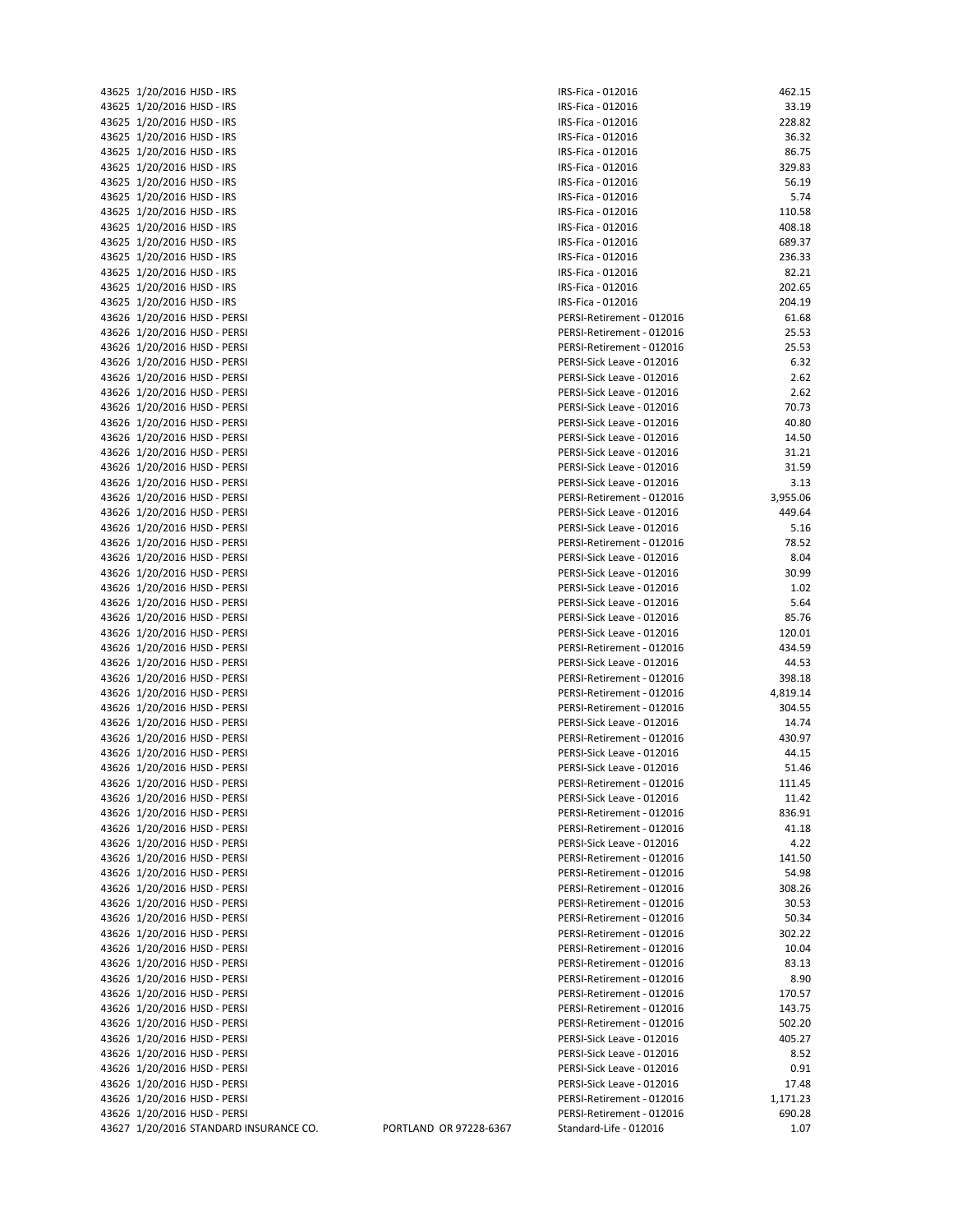|           | 43627 1/20/2016 STANDARD INSURANCE CO.                                           | PORTLAND OR 97228-6367                           | Standard-Life - 012016                           | 3.66         |                |
|-----------|----------------------------------------------------------------------------------|--------------------------------------------------|--------------------------------------------------|--------------|----------------|
|           | 43627 1/20/2016 STANDARD INSURANCE CO.                                           | PORTLAND OR 97228-6367                           | Standard-Life - 012016                           | 8.00         |                |
|           | 43627 1/20/2016 STANDARD INSURANCE CO.                                           | PORTLAND OR 97228-6367                           | Standard-Life - 012016                           | 1.03         |                |
|           | 43627 1/20/2016 STANDARD INSURANCE CO.                                           | PORTLAND OR 97228-6367                           | Standard-Life - 012016                           | 42.21        |                |
|           | 43627 1/20/2016 STANDARD INSURANCE CO.                                           | PORTLAND OR 97228-6367                           | Standard-Life - 012016                           | 0.27         |                |
|           | 43627 1/20/2016 STANDARD INSURANCE CO.                                           | PORTLAND OR 97228-6367                           | Standard-Life - 012016                           | 4.60         |                |
|           | 43627 1/20/2016 STANDARD INSURANCE CO.                                           | PORTLAND OR 97228-6367                           | Standard-Life - 012016                           | 2.66         |                |
|           | 43627 1/20/2016 STANDARD INSURANCE CO.                                           | PORTLAND OR 97228-6367                           | Standard-Life - 012016                           | 4.54         |                |
|           | 43627 1/20/2016 STANDARD INSURANCE CO.                                           | PORTLAND OR 97228-6367                           | Standard-Life - 012016                           | 9.44         |                |
|           | 43627 1/20/2016 STANDARD INSURANCE CO.                                           | PORTLAND OR 97228-6367                           | Standard-Life - 012016                           | 45.84        |                |
|           | 43627 1/20/2016 STANDARD INSURANCE CO.                                           | PORTLAND OR 97228-6367                           | Standard-Life - 012016                           | 1.71         |                |
|           | 43627 1/20/2016 STANDARD INSURANCE CO.                                           | PORTLAND OR 97228-6367                           | Standard-Life - 012016                           | 0.80         |                |
|           | 43627 1/20/2016 STANDARD INSURANCE CO.                                           | PORTLAND OR 97228-6367                           | Standard-Life - 012016                           | 0.40         |                |
|           | 43627 1/20/2016 STANDARD INSURANCE CO.                                           | PORTLAND OR 97228-6367                           | Standard-Life - 012016                           | 0.26         |                |
|           | 43627 1/20/2016 STANDARD INSURANCE CO.                                           | PORTLAND OR 97228-6367                           | Standard-Life - 012016                           | 10.78        |                |
|           | 43627 1/20/2016 STANDARD INSURANCE CO.                                           | PORTLAND OR 97228-6367<br>PORTLAND OR 97228-6367 | Standard-Life - 012016<br>Standard-Life - 012016 | 0.49<br>4.00 |                |
|           | 43627 1/20/2016 STANDARD INSURANCE CO.<br>43627 1/20/2016 STANDARD INSURANCE CO. | PORTLAND OR 97228-6367                           | Standard-Life - 012016                           | 13.57        |                |
|           | 43627 1/20/2016 STANDARD INSURANCE CO.                                           | PORTLAND OR 97228-6367                           | Standard-Life - 012016                           | 4.73         |                |
|           | 43627 1/20/2016 STANDARD INSURANCE CO.                                           | PORTLAND OR 97228-6367                           | Standard-Life - 012016                           | 1.13         |                |
|           | 43627 1/20/2016 STANDARD INSURANCE CO.                                           | PORTLAND OR 97228-6367                           | Standard-Life - 012016                           | 2.20         |                |
|           | 43627 1/20/2016 STANDARD INSURANCE CO.                                           | PORTLAND OR 97228-6367                           | Standard-Life - 012016                           | 2.00         |                |
|           | 43627 1/20/2016 STANDARD INSURANCE CO.                                           | PORTLAND OR 97228-6367                           | Standard-Life - 012016                           | 0.25         |                |
|           |                                                                                  |                                                  |                                                  |              |                |
| Check#    | Date<br>Name                                                                     | GrossPay                                         | City                                             | State        | Zip            |
|           | drct-dpst 1/20/2016 ANDERSON ERIC C                                              | 6,666.66 JEROME                                  |                                                  | ID           | 83338          |
|           | drct-dpst 1/20/2016 ARREAGA VICTOR                                               | 4,266.41 JEROME                                  |                                                  | ID           | 83338          |
|           | drct-dpst 1/20/2016 ARRIAGA LYNN                                                 |                                                  | 2,766.66 HAGERMAN                                | ID           | 83332          |
|           | drct-dpst 1/20/2016 BOLDUC CHRISTINA J                                           |                                                  | 2,055.36 HAGERMAN                                | ID           | 83332          |
|           | drct-dpst 1/20/2016 BOTZ AMY B                                                   |                                                  | 3,250.91 FAIRFIELD                               | ID           | 83327          |
|           | drct-dpst 1/20/2016 BOTZ JONATHAN A                                              |                                                  | 3,383.23 FAIRFIELD                               | ID           | 83327          |
|           | drct-dpst 1/20/2016 BROOKS SAMANTHA J                                            |                                                  | 2,766.66 HAGERMAN                                | ID           | 83332          |
|           | drct-dpst 1/20/2016 CHAPMAN TERESA L                                             |                                                  | 915.33 HAGERMAN                                  | ID           | 83332          |
|           | drct-dpst 1/20/2016 CLARK DONNA K                                                |                                                  | 3,808.75 HAGERMAN                                | ID           | 83332          |
|           | drct-dpst 1/20/2016 CLARK ERIN D                                                 |                                                  | 1,336.34 HAGERMAN                                | ID           | 83332          |
|           | drct-dpst 1/20/2016 CORBRIDGE ARLYNDA R                                          |                                                  | 674.18 HAGERMAN                                  | ID           | 83332          |
|           | drct-dpst 1/20/2016 COTTAM MATTHEW S                                             |                                                  | 5,636.24 HAGERMAN                                | ID           | 83332          |
|           | drct-dpst 1/20/2016 DAARUD SHERMA K                                              |                                                  | 4,025.25 TWIN FALLS                              | ID           | 83301          |
|           | drct-dpst 1/20/2016 DAVIS ELAINE                                                 |                                                  | 1,468.80 HAGERMAN                                | ID           | 83332          |
|           | drct-dpst 1/20/2016 EATON DENISE S                                               |                                                  | 569.39 HAGERMAN                                  | ID           | 83332          |
|           | drct-dpst 1/20/2016 FUNKHOUSER LONNIE                                            |                                                  | 3,225.91 HAGERMAN                                | ID           | 83332          |
|           | drct-dpst 1/20/2016 GIBSON JENNIE L                                              |                                                  | 4,025.25 HAGERMAN                                | ID           | 83332          |
|           | drct-dpst 1/20/2016 HAUSER HENRY J                                               |                                                  | 3,808.75 HAGERMAN                                | ID           | 83332          |
|           | drct-dpst 1/20/2016 HOFFMANN KAREN B                                             |                                                  | 1,269.78 HAGERMAN                                | ID           | 83332          |
|           | drct-dpst 1/20/2016 HOFFMANN RAYMOND L                                           |                                                  | 4,436.41 HAGERMAN                                | ID           | 83332          |
|           | drct-dpst 1/20/2016 HOOP JENNY M                                                 |                                                  | 813.30 WENDELL                                   | ID           | 83355          |
|           | drct-dpst 1/20/2016 JACKSON CRAIG L                                              |                                                  | 1,750.85 HAGERMAN                                | ID           | 83332          |
|           | drct-dpst 1/20/2016 JAYO KARRIE L                                                |                                                  | 3,783.75 HAGERMAN                                | ID           | 83332          |
|           | drct-dpst 1/20/2016 KAST MELISSA A<br>drct-dpst 1/20/2016 KNAPP DANIEL L         |                                                  | 2,766.66 HAGERMAN                                | ID<br>ID     | 83332          |
|           | drct-dpst 1/20/2016 KRESS MARK S                                                 |                                                  | 4,060.57 HAGERMAN<br>6,382.90 HAGERMAN           | ID           | 83332<br>83332 |
|           | drct-dpst 1/20/2016 LEE REBECCA L                                                |                                                  | 3,833.75 FAIRFIELD                               | ID           | 83327          |
|           | drct-dpst 1/20/2016 LEIJA HERMELINDA                                             | 3,540.75 BLISS                                   |                                                  | ID           | 83314          |
|           | drct-dpst 1/20/2016 LEWIS CRYSTAL R                                              |                                                  | 2,766.66 HAGERMAN                                | ID           | 83332          |
|           | drct-dpst 1/20/2016 LOPEZ HAZEL J                                                |                                                  | 448.20 WENDELL                                   | ID           | 83355          |
|           | drct-dpst 1/20/2016 McCARTHY STORMIVL                                            |                                                  | 3,808.75 HAGERMAN                                | ID           | 83332          |
|           | drct-dpst 1/20/2016 OLSEN GORDON C                                               |                                                  | 3,808.75 HAGERMAN                                | ID           | 83332          |
|           | drct-dpst 1/20/2016 OWSLEY VICTORIA C                                            |                                                  | 4,268.25 HAGERMAN                                | ID           | 83332          |
|           | drct-dpst 1/20/2016 PERKINS ANTHONY J                                            |                                                  | 4,626.49 GOODING                                 | ID           | 83330          |
|           | drct-dpst 1/20/2016 PHARRIS TERESA D                                             | 137.50 BLISS                                     |                                                  | ID           | 83314          |
|           | drct-dpst 1/20/2016 PLANK ROBIN J                                                |                                                  | 1,024.91 HAGERMAN                                | ID           | 83332          |
|           | drct-dpst 1/20/2016 PRIEBE LESLIE                                                |                                                  | 4,015.91 WENDELL                                 | ID           | 83355          |
|           | drct-dpst 1/20/2016 RAVENSCROFT JULIA A                                          |                                                  | 1,741.75 GOODING                                 | ID           | 83330          |
|           | drct-dpst 1/20/2016 REED BETTE M                                                 |                                                  | 3,894.95 WENDELL                                 | ID           | 83355          |
|           | drct-dpst 1/20/2016 REGNIER SHELLY L                                             |                                                  | 2,818.50 HAGERMAN                                | ID           | 83332          |
|           | drct-dpst 1/20/2016 RICE CHARLES E                                               |                                                  | 1,680.00 HAGERMAN                                | ID           | 83332          |
|           | drct-dpst 1/20/2016 SILVER-LEWIS LORA L                                          |                                                  | 3,833.75 HAGERMAN                                | ID           | 83332          |
|           | drct-dpst 1/20/2016 SMITH STEPHEN L                                              |                                                  | 2,697.00 HAGERMAN                                | ID           | 83332          |
| drct-dpst | 1/20/2016 STODDARD MOLLIE J                                                      |                                                  | 247.50 HAGERMAN                                  | ID           | 83332          |
| drct-dpst | 1/20/2016 TAYLOR SHARLENE K                                                      |                                                  | 110.00 HAGERMAN                                  | ID           | 83332          |